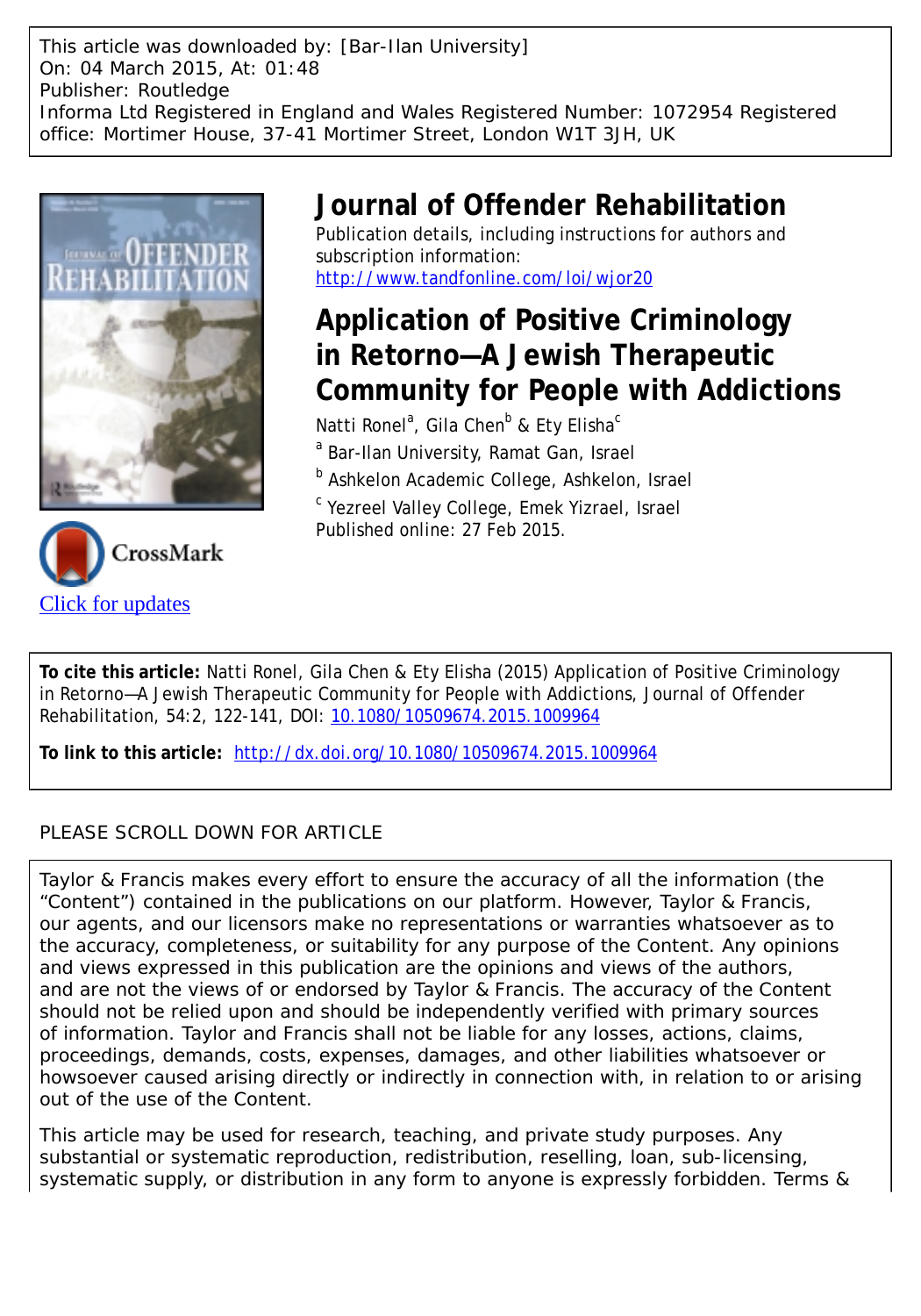Conditions of access and use can be found at [http://www.tandfonline.com/page/terms](http://www.tandfonline.com/page/terms-and-conditions)[and-conditions](http://www.tandfonline.com/page/terms-and-conditions)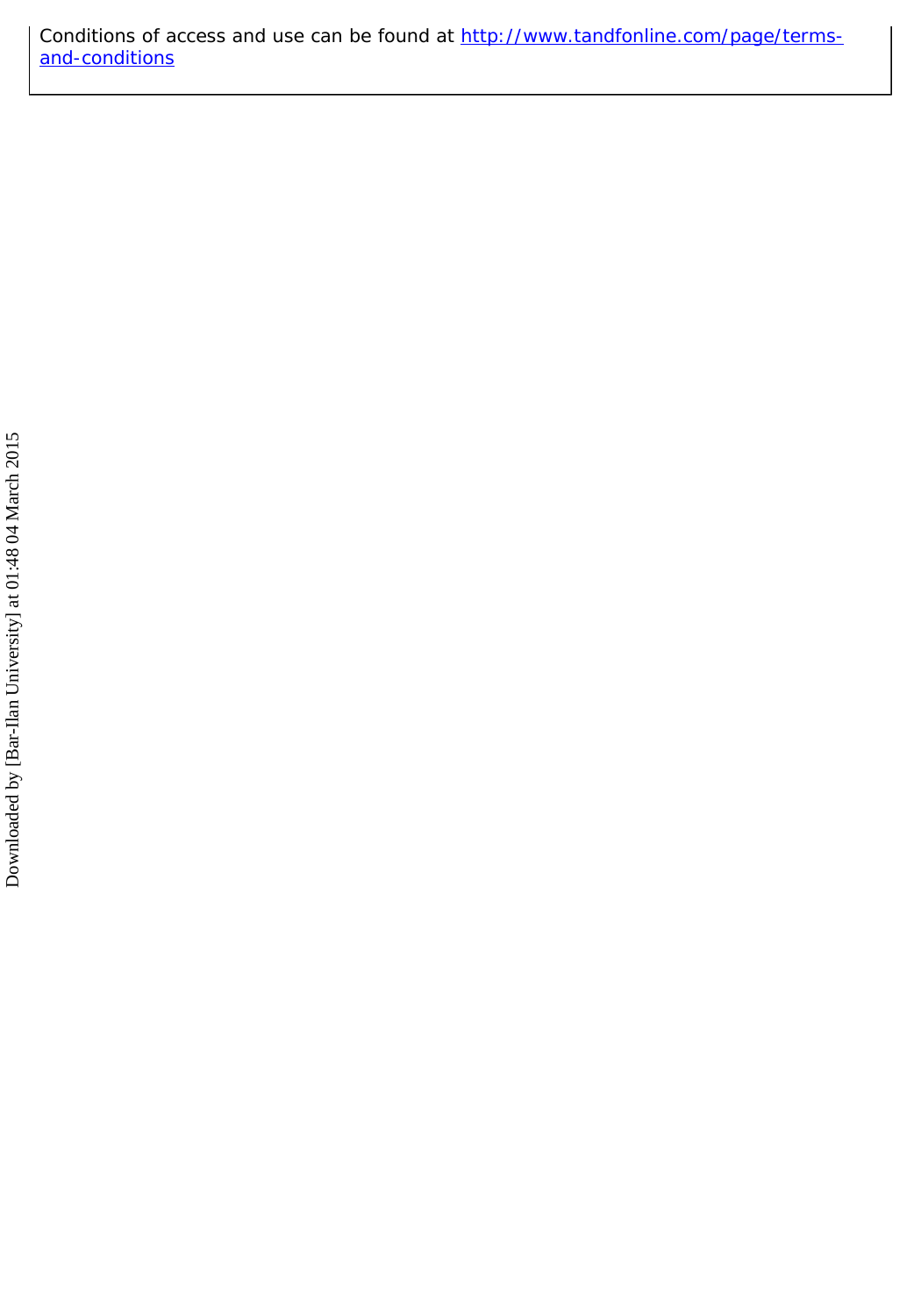### $\frac{3}{2}$  Routledge Taylor & Francis Group

## Application of Positive Criminology in Retorno—A Jewish Therapeutic Community for People with Addictions

NATTI RONEL

Bar-Ilan University, Ramat Gan, Israel

GILA CHEN Ashkelon Academic College, Ashkelon, Israel

#### ETY ELISHA

Yezreel Valley College, Emek Yizrael, Israel

This article explores the application of positive criminology principles in the recovery process of people with addictions in Retorno—a Jewish therapeutic community in Israel. The participants, 10 adult residents, were administered in-depth, semistructured, individual interviews. The findings highlight the importance of positive experiences to achieve a sense of integration on multidimensional level—self, social, and spiritual—throughout the recovery process. This progress towards greater integration represents the central aspect of positive criminology, which emphasizes the unifying and integrating forces in individual, group, social, and spiritual dimensions. The most significant theme for our participants was their self-integration, which they described as a growing sense of coherence, well-being, and emotional maturity. In addition, it was found that achieving a sense of multi-integration was associated with decreased self-centeredness, a trend that may correlate with the ability to accept and internalize prosocial messages and therefore reduce criminal behavior. Theoretical implications are discussed.

KEYWORDS positive criminology, therapeutic community, substance abuse, recovery, sense of integration

Address correspondence to Natti Ronel, Department of Criminology, Bar-Ilan University, Ramat Gan 52900, Israel. E-mail: [roneln@biu.ac.il](mailto:roneln@biu.ac.il)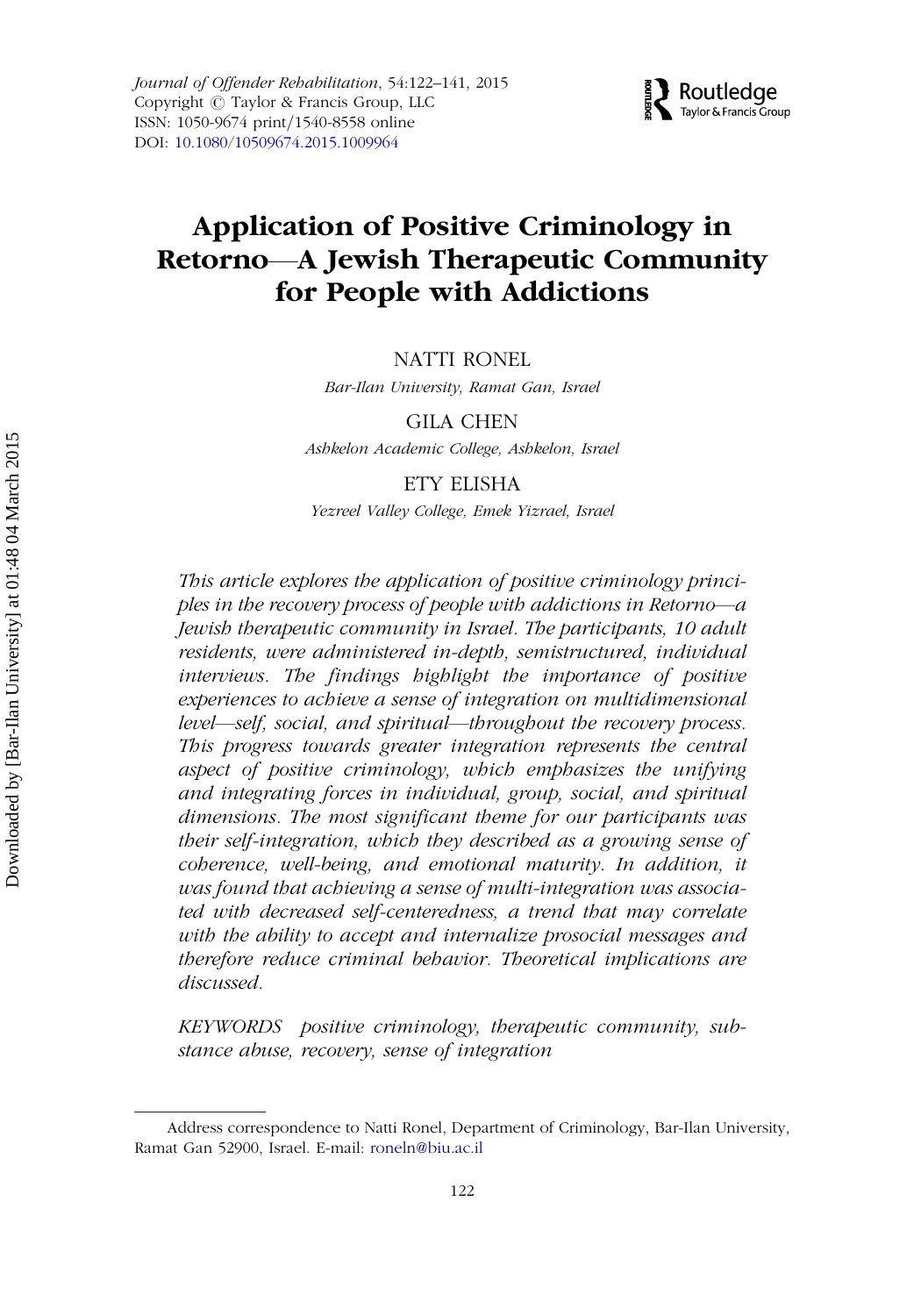#### INTRODUCTION

Positive criminology is a new conceptual perspective of criminology that encompasses several theories and models (Ronel & Elisha, 2011). This new broad perspective focuses on the encounters of individuals with integrative forces and influences that are experienced as positive (Ronel, Frid, & Timor, [2013;](#page-17-0) Wexler, [2013](#page-21-0)). Positive criminology is implemented in the treatment and rehabilitation of individuals who have demonstrated deviant and criminal behavior by emphasizing positive experiences that may potentially prevent or discourage continued criminal behavior, including drug abuse and addiction (Openhaim & Timor, [2005;](#page-20-0) Ronel, Frid, & Timor, [2013\)](#page-17-0). In recent years, new approaches have been developed for treating offenders and drug addicts that are actually practical applications of positive criminology. In light of these developments, the main purpose of the present study was to explore the applications of positive criminology principles in the recovery process at Retorno—a Jewish therapeutic community (TC) in Israel for people with addictions. Although positive criminology was not a conscious part of the Retorno program, in practice the TC adopted some of its principles, which are the main subject of this research.

#### Positive Criminology

The term *positive criminology* is a newly defined concept based on the earlier ''positive psychology,'' which emphasizes the influence of positive experiences on individuals (Gable & Haidt, [2005](#page-18-0); Seligman & Csikszentmihalyi, [2000\)](#page-21-0). The definition of positive criminology refers to individuals' encounters with forces and influences that are experienced as positive and support their crime desistance by different formal and informal means (Ronel & Elisha, [2011\)](#page-17-0). Thus, positive criminology emphasizes the importance of positive, humanistic encounters to the recovery process (Elisha, Idisis, & Ronel, [2013](#page-18-0)). The common thread of different positive criminology interventions is an emphasis on unifying and integrating forces in the individual, group, social, and spiritual dimensions (Ronel, Frid, & Timor, [2013\)](#page-17-0). These counter the sense of existential separation and the individual experiences of loneliness and social, existential, and spiritual alienation that are typical of people with addictions (Humphreys & Kaskutas, [1995\)](#page-19-0). Positive criminology focuses special attention on the shift from ''problem-and-treatment-only'' paradigms to a more comprehensive recovery paradigm, which describes a process in which behavioral problems are gradually resolved by means of developing physical, emotional, spiritual, relational, and occupational health (Best, [2010](#page-17-0); McNeill, [2006;](#page-20-0) White & Kurtz, [2005](#page-21-0)), thereby transforming the negative self-narrative into a positive, or at least a normative one (Maruna, [1997,](#page-19-0) [2004\)](#page-19-0). This broad perception of recovery is similar to the comprehensive perception of substance abuse disorder and rehabilitation that are common in TCs. TC treatment is based on the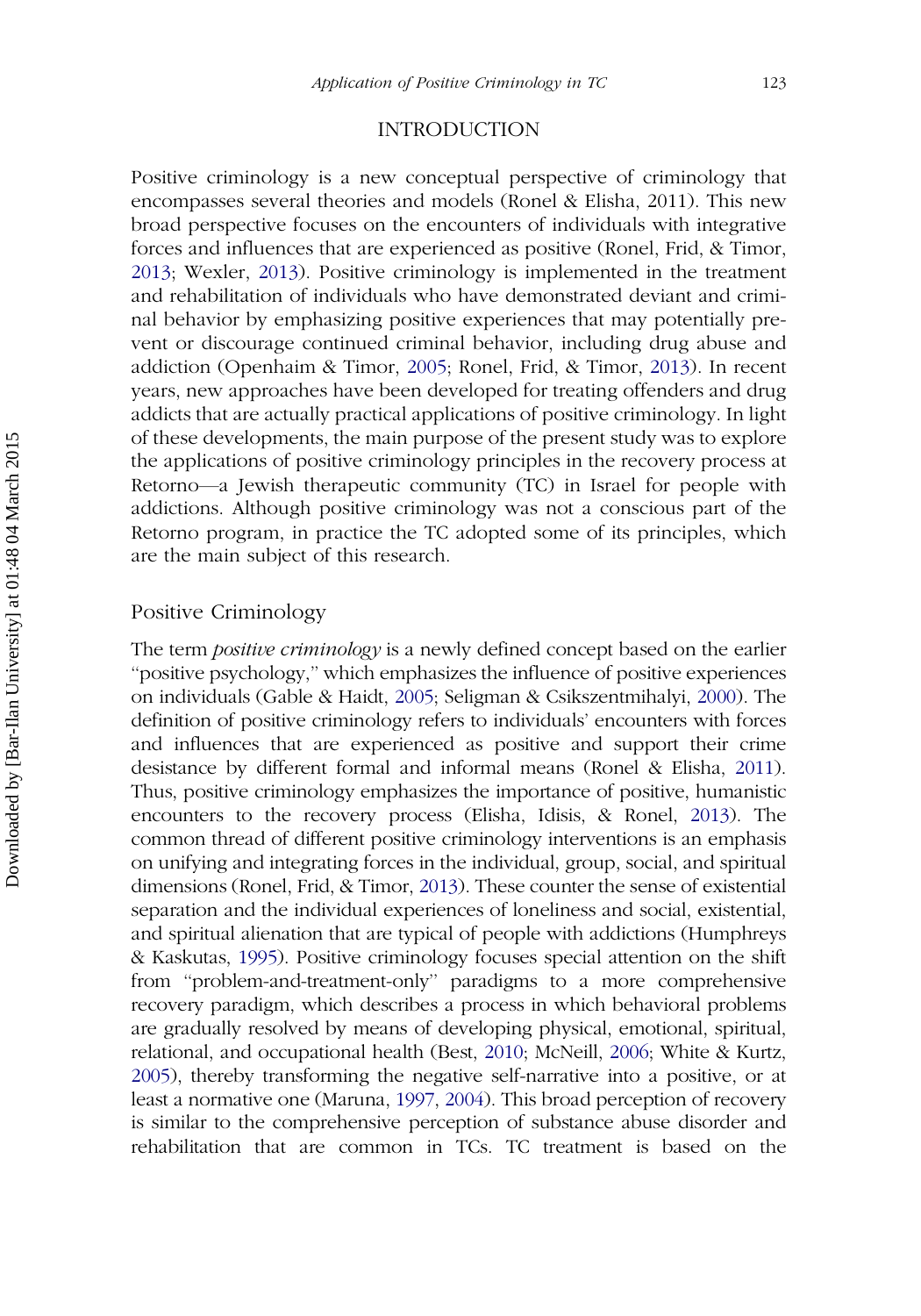assumption that substance abuse is a multidimensional disorder of the whole person (De Leon, [2000;](#page-18-0) De Leon, Melnick, Cao, & Wexler, [2006](#page-18-0)), so that the recovery process involves multidimensional changes in the form of a drug-free lifestyle and a modified personal identity (De Leon, [1995](#page-18-0), [2000\)](#page-18-0).

#### The Therapeutic Community

The TC is one of the prominent approaches in the field of addiction treatment (De Leon, [1995,](#page-18-0) [2000](#page-18-0), [2010\)](#page-18-0). TCs are long-term drug-free residential environments that use a hierarchical model in which the treatment stages correspond with increased levels of personal and social responsibility (De Leon, [2000](#page-18-0)). Frequently they are treated as an alternative custodial option—they represent a ''strong-arm'' rehabilitation service that works with courts, probation, and parole (Gowan & Whetstone, [2012\)](#page-18-0).

The treatment perception in TCs is based on the notion that drug abuse is a disorder of the whole person and that addiction is the symptom and not the essence of the problem. Therefore the overall goal of the TC treatment is to change the negative patterns of behaviors, thinking and feeling (De Leon, [2000\)](#page-18-0). TCs differ from other residential treatment models in several ways. First, the TC provides holistic treatment that is focused on drug use disorder, the person, recovery, and right living (McDonald & Leukefeld, [2005\)](#page-20-0). Second, the primary therapeutic agent in a TC is the community itself, which also provides the social context and environment of the treatment: the community is the therapeutic method. According to this approach, the community is composed of a hierarchy of peers and staff members, who serve as guides, role models, and key agents of change (De Leon, [2000](#page-18-0)). Other aspects of the TC's ''community as method'' include a focus on changing negative patterns of thinking and behavior through individual and group therapy, group sessions with peers, community-based learning, confrontation, games, and roleplaying. Third, the self-help and mutual-aid approach is another fundamental principle of the TC, implying that individuals in treatment are the main contributors to the change process. Finally, the emphasis on community and structure serve as the cornerstones of treatment in TCs (De Leon, [1995](#page-18-0), [2000,](#page-18-0) [2010](#page-18-0)). Numerous studies have found an association between participation in a TC and the positive results of reduction in both recidivism and substance abuse (Edelen et al., [2007;](#page-18-0) Morral, McCaffrey, & Ridgeway, [2004\)](#page-20-0). The TC model has now been adopted in many countries and represents a globally recognized, essential component of drug abuse treatment. In Israel, there are several TCs; one of them is Retorno.

#### Retorno—An Orthodox Jewish Therapeutic Community

Retorno (Spanish for ''return,'' symbolizing a ''return to life'') was established in 1990 in Mexico by Rabbi Eitan Eckstein, with the purpose of serving as a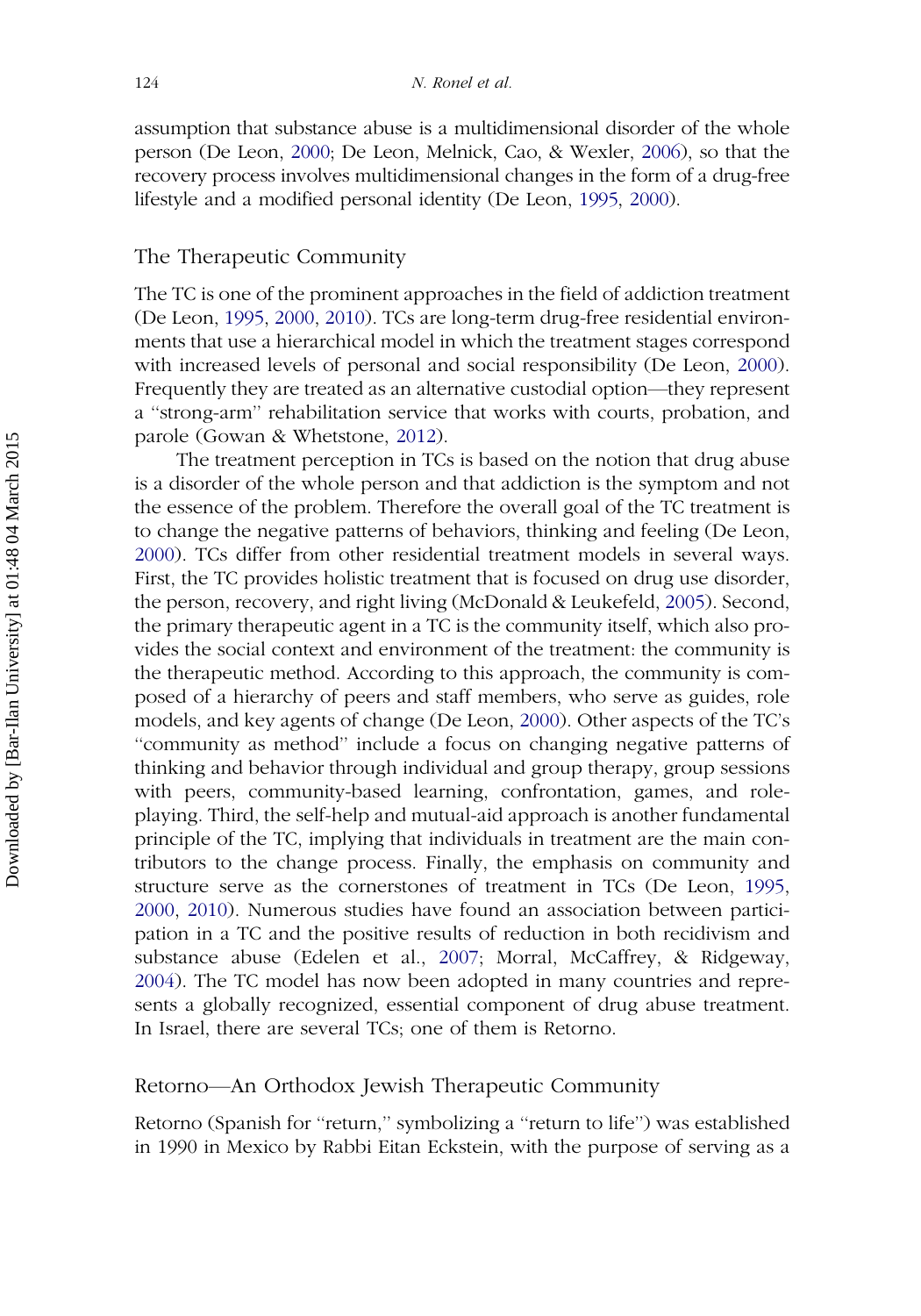psycho-educational rehabilitation center (Ronel, Chen, Timor, & Elisha, [2011\)](#page-17-0). In 1997, Retorno's founder introduced the model in Israel.

Retorno is a unique, Orthodox Jewish TC designed primarily to treat addicts who are Orthodox Jews. However, it also treats non-Orthodox, as well as non-Jewish, clients. The atmosphere at Retorno emphasizes some Jewish values and rules, such as observance of the Sabbath, kashrut dietary rules, and more. Provisions are made for full religious observance, but nobody is obligated to observe the commandments (*mitzvoth*). Spiritual growth is a strong element in the Retorno recovery process, and although not every patient is religious, all are required to engage in some spiritual activity, such as participating in group prayer.

The Israeli health and welfare authorities and the Israeli Anti-Drug Authority have officially recognized and authorized Retorno as a professional institution for treating addicts (Ronel, Chen, Timor, & Elisha, [2011\)](#page-17-0). Retorno operates two separate TCs (a total of approximately 90 clients), one for 50 adults (over the age of 18) and the other for 38 adolescents (boys and girls ages 14 to 18). The average duration of treatment, which takes place in full professional residential facilities, is about 12 to 18 months for adolescents and about 9 to 12 months for adults. The length of stay in TC has often varied from 15 to 24 months (Melnick & De Leon, [1999;](#page-20-0) Nemes, Wish, & Messina, [1999\)](#page-20-0). Moreover research on TCs has found them to be most effective for individuals who stay in treatment the longest (Condelli & Hubbard, [1994\)](#page-18-0).

Admission to Retorno is conducted in two ways: through the welfare authorities and by private application. The welfare authority refers juvenile drug offenders and adults who have been required by court order to undergo treatment. Approximately 65% of the juvenile residents and 32% of the adults in Retorno come to the TC by means of such a ''criminal pathway''; approximately 78% of the juvenile residents and 74% of the adult residents have criminal records, mainly for drug and alcohol abuse, drug trafficking, property offenses, or robbery. Thus the Israeli criminal justice system considers treatment in Retorno as an alternative to imprisonment. In addition, the welfare authority also refers at-risk adolescents to Retorno. In the case of private applications, the clients or their families finance their treatment. Retorno also operates a special department for the purpose of outreach and enrollment of youth at-risk for treatment (Ronel, Chen, Timor, & Elisha, [2011](#page-17-0)).

The basic premise of the treatment at Retorno is that addiction is a dysfunctional attempt to cope with emotional pain, past and present trauma, and distress, and that this attempt only intensifies the emotional pain. The therapeutic process in Retorno is based on a 12-step program combined with Jewish philosophy and values and multidimensional intervention in four spheres: individual treatment, group intervention, communal intervention, and family intervention.

In the current study we reanalyzed qualitative data that were gathered in an earlier, broader, mixed-method (quantitative and qualitative) study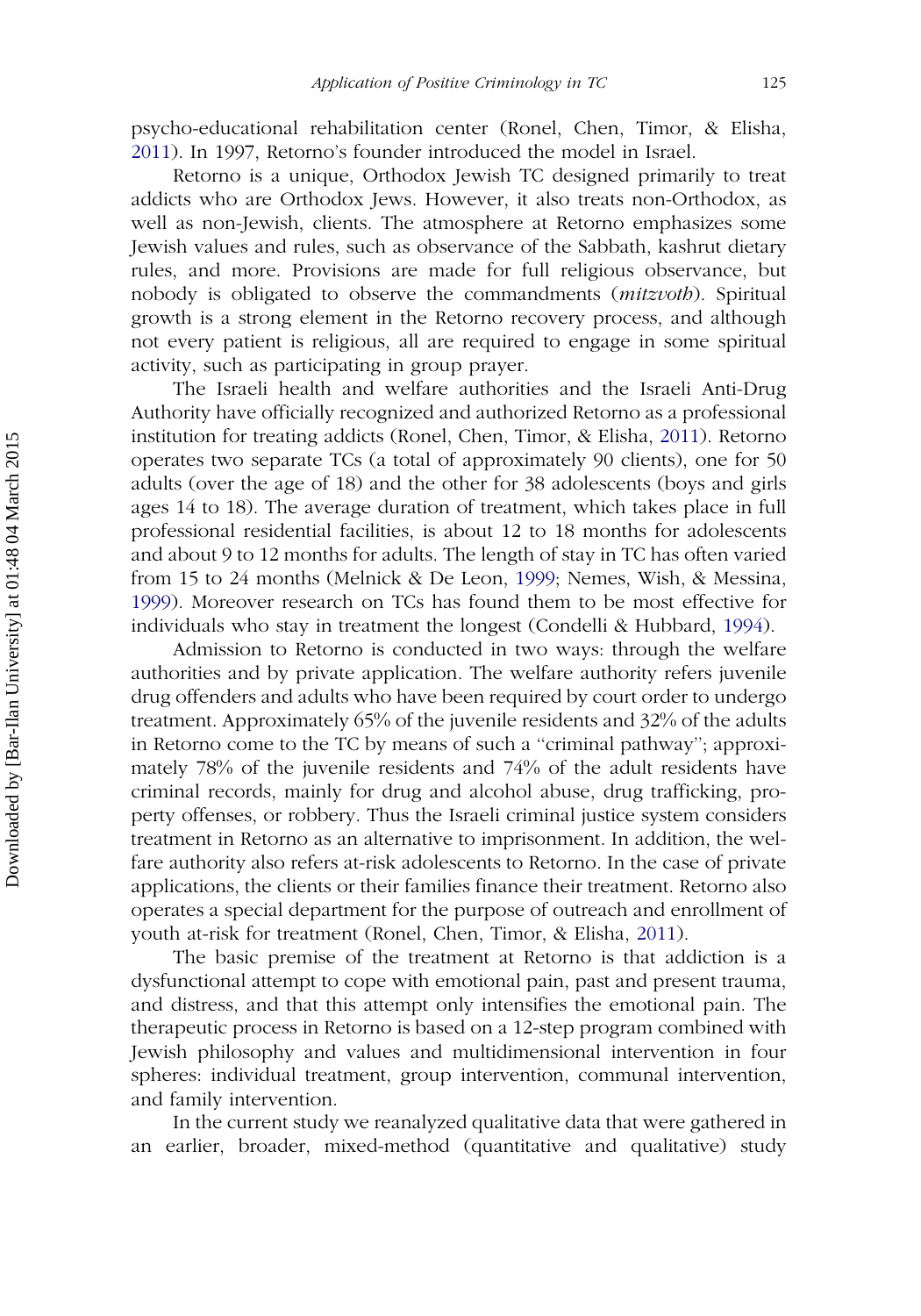(Ronel, Chen, Timor, & Elisha, [2011](#page-17-0)). This reanalysis of some of the qualitative data concentrated on positive criminology principles, a topic that was not included in the former report. Therefore, the aim of the present research was to explore the implications of positive criminology principles in the recovery process of residents in the adult section of Retorno. Such an exploration can shed light on the role of positive criminology as a guiding comprehensive recovery paradigm for enhancing the rehabilitation of addicted and offending individuals.

#### METHOD

The current study was based on qualitative phenomenological research of clients' experiences at Retorno and their subjective perceptions of the process of change and recovery that followed (Kockelmans, [1987](#page-19-0); Polkinghorne, [1989\)](#page-20-0). The analysis focuses on the application of positive criminology principles in the process of recovery at Retorno from the client's perspective. Following the phenomenological tradition (e.g., Husserl, [1952](#page-19-0); Polkinghorne, [1989;](#page-20-0) Van Menen, [1997](#page-21-0)), in order to get a full impression of the clients' subjective perceptions, we refrained from hypothesizing about their perceptions and attempted to bracket any preconceptions. Accordingly, the analysis and presentation of data are based on categories of meaning that were revealed in the clients' narratives.

#### Participants

The research participants were 10 residents (9 men and 1 woman) from the adult therapeutic community in Retorno. The length of the participants' stay at Retorno ranged from 7 to 9 months at the time of the interviews. At the beginning of our wider research project, the sample consisted of 50 participants; however, 32 of them (64%) dropped out after about three months of treatment—they served as the focus of another part of the original broad research project (Ronel, Chen, Timor, & Elisha, [2011\)](#page-17-0). The remaining sample consisted of 18 clients. We interviewed residents who had entered the TC after we began our research and were about to complete the course of treatment. There were no other criteria of selection of participants for the interview; however, we stopped after 10 interviews, when we sensed that the accumulated data had reached a saturation point (Creswell, Hanson, Clark Plano, & Morales, [2007;](#page-18-0) Shkedi, [2003\)](#page-21-0). The ages of the participants ranged from 21 to 45 years  $(M = 34, SD = 7.36)$ . Three were married with children, two were divorced, one was widowed, and the others were single; two had completed elementary school, five had completed high school, and three had obtained an academic education. Two participants described themselves as secular and all the others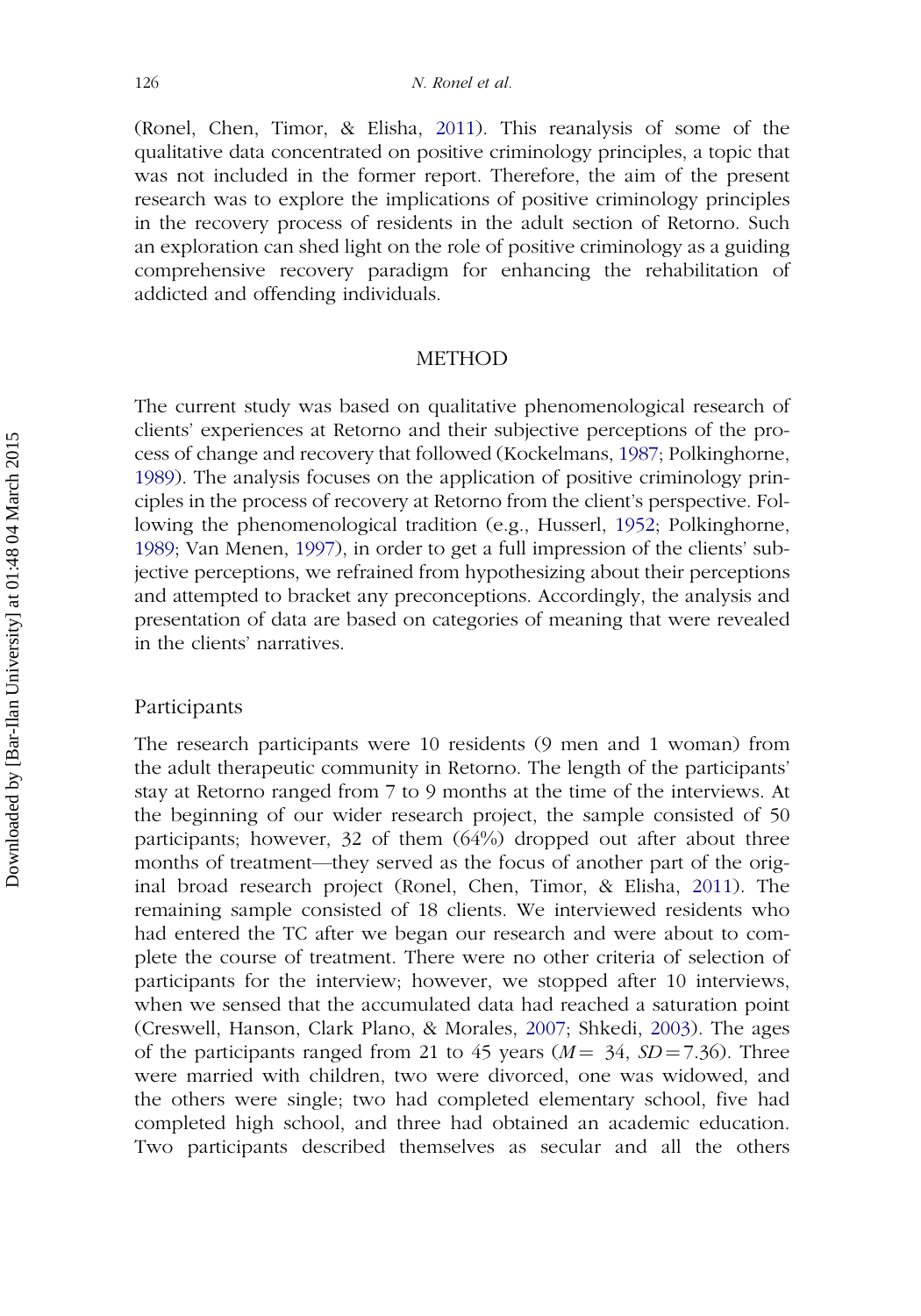reported some degree of religiosity or faith in God. They were all Jews; one of them had been born a Christian and converted to Judaism in his youth. They had diverse addiction backgrounds: alcohol (one participant), illegal drugs (six participants), prescription drugs (one participant), gambling (one participant), and Internet (one participant). Four participants had had previous detentions/arrests for different offenses.

#### Instruments

The participants were administered in-depth, semistructured individual interviews, guided by an interview manual that was formulated especially for this part of the research. The interview was conducted as an open conversation in which the guidelines provided initial direction, but it proceeded primarily according to the data revealed in its course. Such interviews enable participants to deeply express their personal narra-tives (Patton, [1990](#page-20-0); Shkedi, [2003](#page-21-0)). Based on the phenomenological approach (Moustakas, [1994](#page-20-0); Polkinghorne, [1989\)](#page-20-0), our objective was to enable the interviewees to express how they perceived the treatment program that the TC offered them, how they perceived their personal changes, and what their participation in the program meant to them. The rich data that was thus gathered provided us with variables that were not included in the original study and that we have reinterpreted here as representing positive criminology principles.

#### Procedure

We interviewed the participants about two months before they completed their treatment (after 7–10 months in treatment, from July 2008 through October 2008). At the time of the interviews, the participants were already familiar with the research aims and team, and they participated voluntarily and willingly. Each participant signed an informed consent, after receiving assurances of confidentiality regarding their personal details and their right to cease their participation at any time. They could refuse to answer any question or terminate the interview at any stage. The research team strictly maintained the confidentiality of the participants. In the following, we used pseudonyms to further protect their confidentiality. An institutional review board approved the current study prior to data collection.

The interviews were conducted at Retorno. Each interview lasted an average of about 75 minutes. All were either audio recorded and transcribed or recorded directly in writing by the interviewers.

The current research was a reanalysis of data collected in a previous, wider study (Ronel, Chen, Timor, & Elisha, [2011](#page-17-0)). In a phenomenological analysis of the qualitative data in the initial study (Polkinghorne, [1989;](#page-20-0) Shkedi, [2003](#page-21-0)), we found categories of meaning that represented positive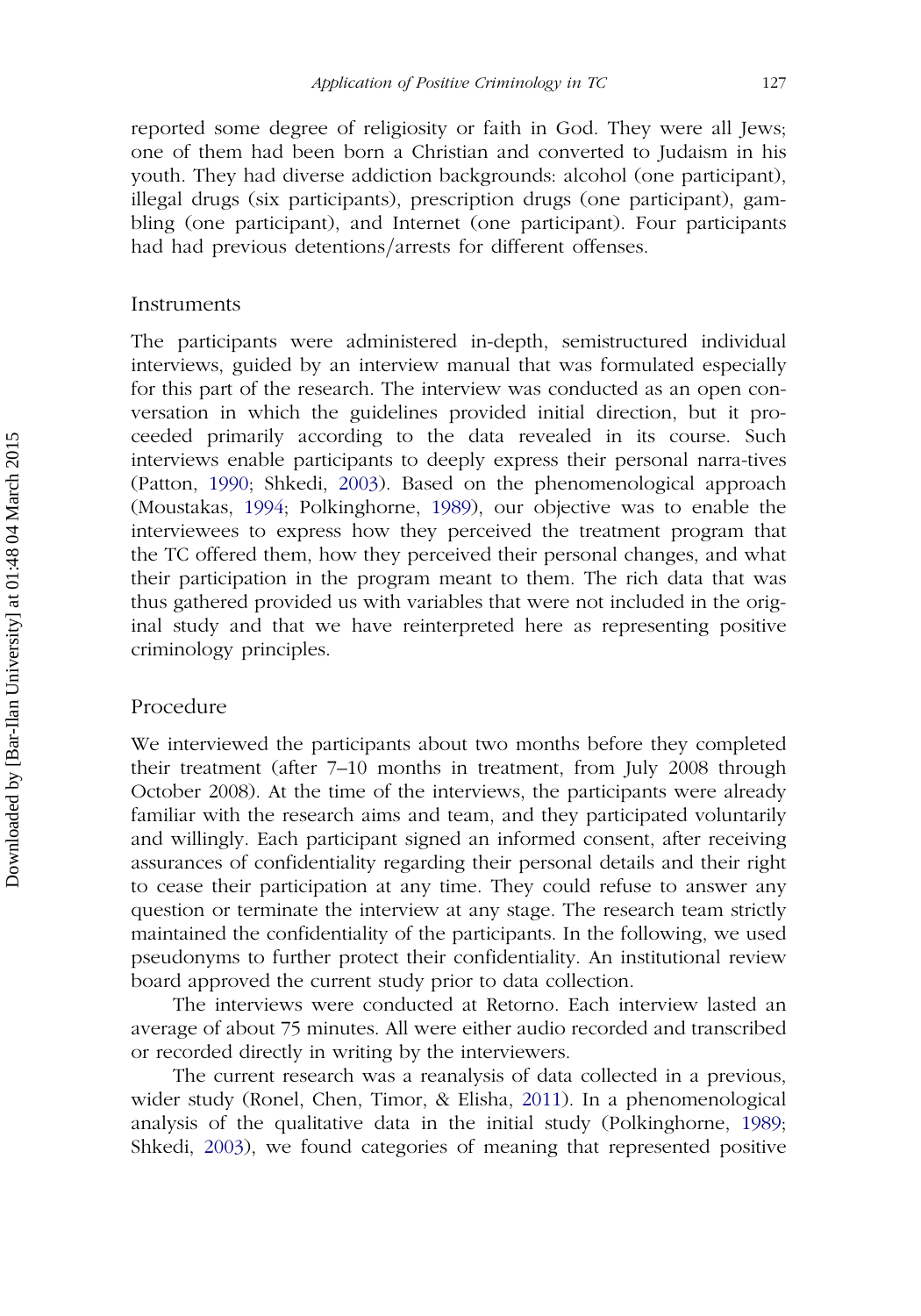criminology, a subject that was beyond the scope of that research project. Consequently, in the current study we reanalyzed the data, looking for categories that might represent positive criminology. We carefully read the interviews again, identified meaningful categories of positive criminology, and organized these categories in a new analytical order, clustering them into three themes of higher significance. In the next stage, we returned to the data from the individual interviews, and extracted quotations associated with the different categories. Finally, we summarized them, as presented in the following section, illustrating each category with representative quotations from the interviewees. Throughout this process we carefully discussed the accumulated data together, to achieve mutual peer validation.

#### FINDINGS

Analysis of the interviews from the perspective of positive criminology revealed three themes that represent three dimensions of integration of participants—self, social, and spiritual. According to the emerging literature of positive criminology (e.g., Ronel, Frid, & Timor, [2013](#page-17-0)), these three dimensions of integration represent the central aspects of this perspective. In the following we describe these integration themes and illustrate them with direct quotes from the interviews. As noted, the names of the interviewees are fictitious, for the sake of confidentiality.

Participants reported their sense of transformation and integration in the aforementioned self, social, and spiritual dimensions. They attributed these changes mainly to the social support they had received from the staff and members at Retorno. According to the positive criminology approach, social support is a major contributor of recovery and rehabilitation that leads to unification with the self and with others (Ronel & Elisha, [2011\)](#page-17-0). This transformation towards greater integration can be understood as another expression of positive criminology, which emphasizes the unifying and integrating forces in individual, group, social, and spiritual dimensions (Ronel, Frid, & Timor, [2013\)](#page-17-0).

#### Self-Integration

The aspect that participants indicated as most problematic in their lives prior to Retorno was their mental state, which they connected to their past emotional injuries (neglect, abandonment, and physical abuse), and which they claimed led them to their addiction. Therefore the experience of a growing integration of the self was meaningful for them. Participants' accounts revealed that their self-integration was reflected in a sense of coherence and mental well-being, along with emotional maturity, which increased their adaptability and facilitated their recovery process.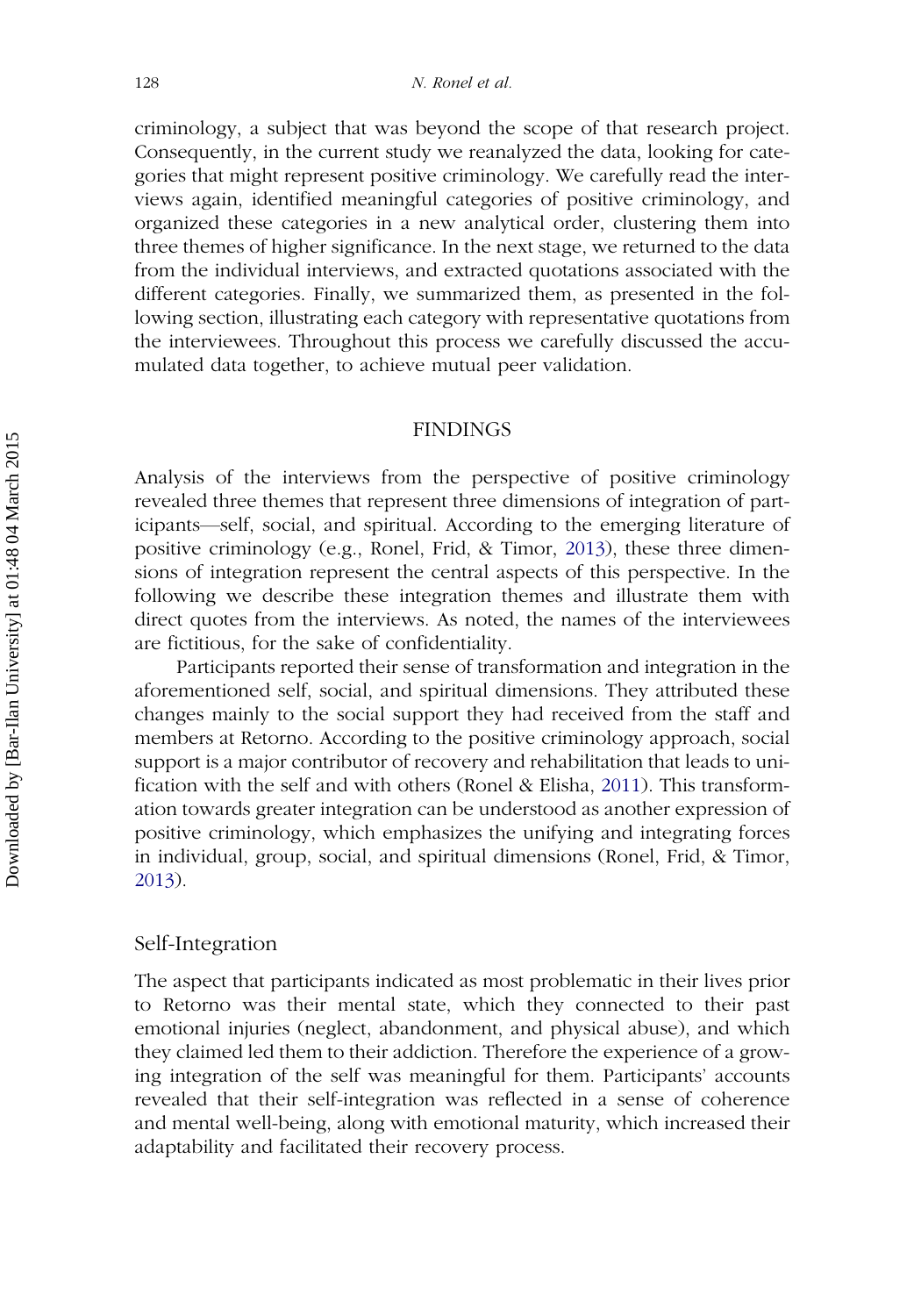#### ACHIEVING A SENSE OF COHERENCE

One positive internal resource that is associated with resilience, recovery, and healing and emphasized by positive criminology is a sense of coherence that expresses the individual's confidence in their ability to cope with life's demands (Antonovsky, 1979; Kobasa, [1982\)](#page-19-0). Sense of coherence, which helps individuals cope with stress and recover from trauma, is positively associated with well-being, the perception of receiving assistance from others, and social support (Chen, 2006). Indeed, a common account that was strongly expressed by the participants referred to reduction in the internal and external chaos (Timor, [2001](#page-21-0)) that characterized their lives prior to their arrival at Retorno. According to these participants, during their recovery process, they gradually began to acknowledge and seriously address their personal problems, utilizing the different means provided at Retorno. Gradually they felt less confused and experienced hints of inner calm and a sense of coherence that grew stronger as they progressed in their recovery:

Gradually I achieved some peace of mind here. At first I was busy with my anger at others, but gradually I began to realize that I was paying a high price for being stuck there. I began to relax through imagery—I envisioned the sea, dolphins, things that soothed me. (Rafi)

Many things have changed in me since I got to Retorno. At first, I was confused about many things in my life—my identity, my religion, everything was mixed up. ... When I first got here I was screaming and crying about what I went through in life. Gradually I became a new person with no confusion and more organized conceptually. (Hagai)

#### ACHIEVING A SENSE OF WELL-BEING

Another profound change from the perspective of positive criminology was related to the increased sense of well-being of the participants. Some reported a development of positive feelings and perceptions (e.g., feel good, happy, hopeful, faithful, optimistic, and gratitude) toward themselves and others, which increased their mental well-being). They attributed these to the warmth, accepting, and nonjudgmental approach they experienced at Retorno, which caused them to develop similar positive attitudes. This can be regarded as growth following stressful incidents. It is expressed in focusing on the positive aspects of life while developing positive feelings and perceptions after exposure to positive encounters, such as social support and human acceptance, as emphasized in positive criminology and indicated in various other studies (e.g., Ai & Park, [2005](#page-17-0); Laufer & Solomon, [2006](#page-19-0); Maruna, [2002\)](#page-19-0):

Today I am much calmer and relaxed, more open and honest. ... That's what I learned here, and it feels good, makes me feel like a different person. (Abraham)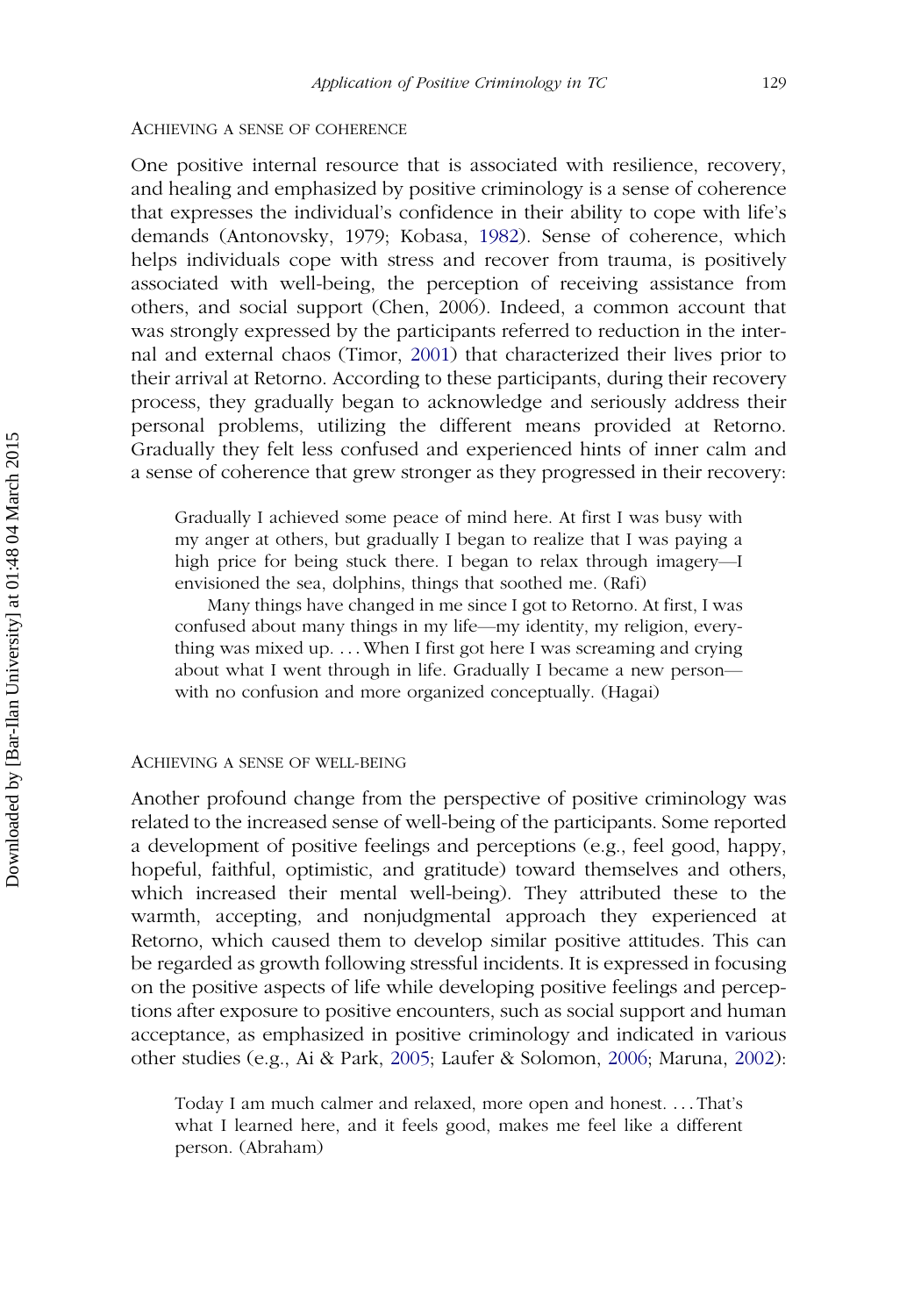Here I learned to live a more quality life. First of all, to feel good about what I have, feel happy. I learned that over time things work out. Today I have more faith, more confidence that things will work out. (Jacob)

Some participants—especially those who had experienced neglect or abuse in their childhood—expressed forgiveness for past wrongs of those who harmed them and deliberate focus on the present and future for their own mental well-being. Similarly, restorative justice stresses damaged relationships and the need to repair them, ''to right wrongs—to help heal and better the physical and nonphysical damage'' (Ronel & Elisha, [2011,](#page-17-0) p. 317). This can be regarded as another expression of the positive criminology perspective (Ronel & Elisha, [2011;](#page-17-0) Quinney, [1991](#page-20-0)):

I also made a change with my mother. In the past I used to blame her for all that had happened to me. ... But I decided to forgive her and accept her the way she is. I realized that I cannot change her; I can only change myself. Today I say to her on the phone: ''I love you and tell everyone I love them,'' and she also tells me that she loves me. (Jacob)

Here I find a lot of good things in me. Today I forgive rather than stay angry. Although my anger about things that happened to me in the past is justified, it should be behind me, I should move on. (Rafi)

#### EMOTIONAL MATURITY

In addition to the aforementioned statements, participants indicated that thanks to the broad support they received at Retorno, they experienced emotional changes, reflected in a better understanding of themselves and others, in taking personal responsibility for their lives, and by their self-acceptance. This can be regarded as an expression of their emotional maturity, associated with successful rehabilitation. Indeed, studies conducted among offenders and addicted individuals have indicated the importance of emotional maturity to their rehabilitation process, which involves developing a positive self-identity and finding new meaning in life (Biernacki, [1986](#page-18-0); Erikson, [1963](#page-18-0); Maruna, [2002\)](#page-19-0):

I experienced a great change here—in my way of thinking, my perceptions, everything. ... Actually, it is about connecting to myself, knowing myself, knowing who I am ... that's the biggest change. (Shiri)

Today I can deal with problems, feel good about myself, without an inferiority complex. ... Today I accept myself with all my failures, can even smile and talk about it without shame. (David)

#### Social Integration

Another significant aspect of the participants' change, according to them, was social unification with family members and peers. From the positive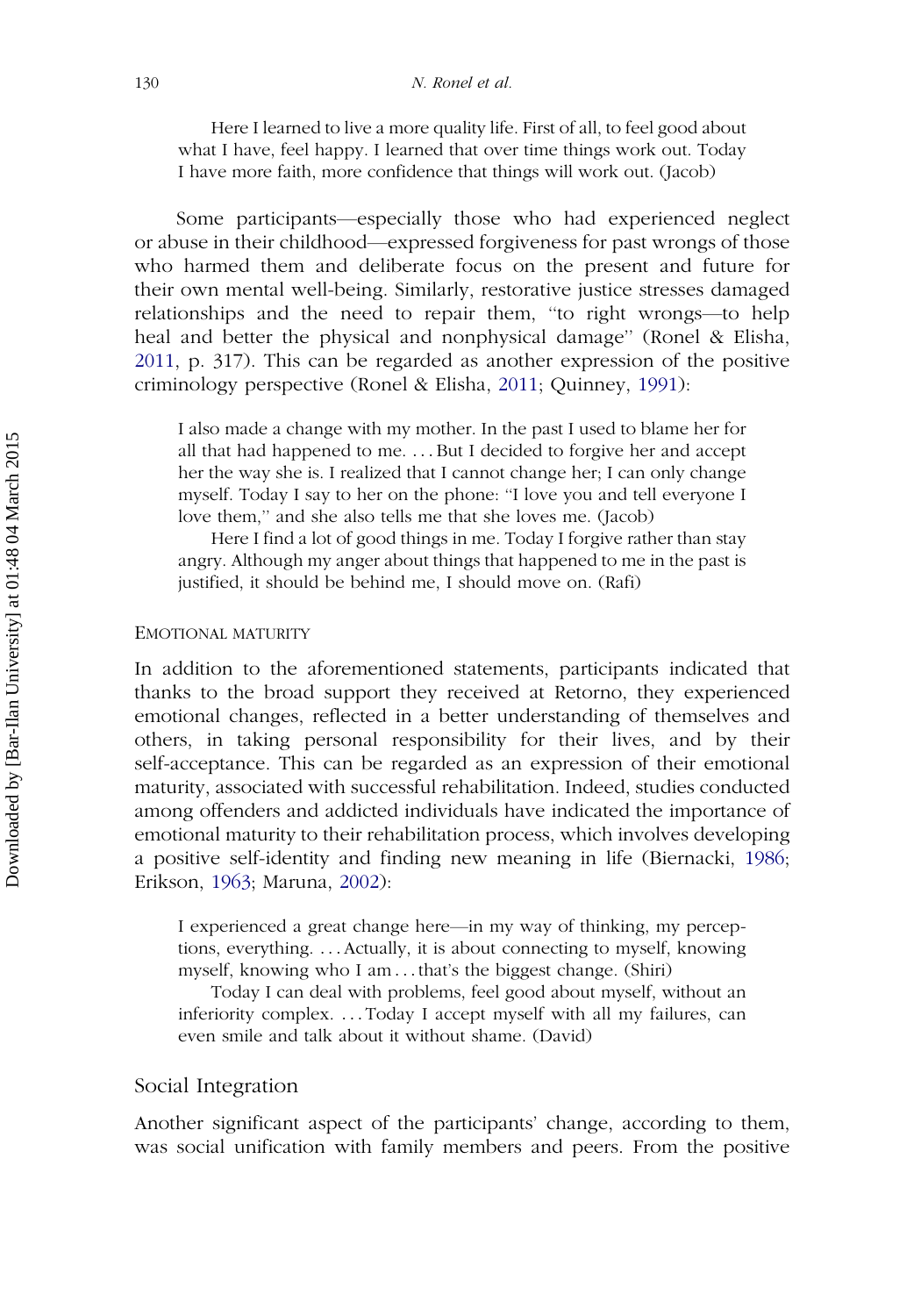criminology perspective, this growing ability to connect with others reflects mutual social acceptance. It is often derived from the use of positive components such as love, affection, forgiveness, altruism, and gratefulness, which are associated with successful rehabilitation (Ronel, [2006](#page-17-0); Seligman & Steen, [2005\)](#page-21-0), instead of negative elements such as shaming, rejection, and exclusion (Braithwaite, [1989](#page-18-0); Harris & Maruna, [2006\)](#page-19-0).

#### CONNECTING WITH OTHERS

Participants reported that they had established authentic friendships with their group members at Retorno, thanks to the solidarity, mutual support, and acceptance, which later also affected their relationships with others (staff and relatives). This was a dramatically different from their experience of relationships in the past, which had been characterized by superficiality, self-interest, and negative emotions. The ability to connect with peers and to establish meaningful social bonds with them based on a normative value system, to a degree not experienced before, is considered as a route to enhance avoidance of crime and promote the rehabilitation process:

Here I got close with several people, from the group and staff, with whom I'll stay in touch outside [Retorno] as well. I know they will always be there for me, as I'll be there for them. These are people who really love me; they really care about me, not because they want something from me. It's something I never had before. (Shai)

I never felt alone here, I've got a lot of friends and people who love me and I love them. And yes, despite all the difficulties here, I managed to recover. (Tom)

#### REPAIRING RELATIONSHIPS WITH RELATIVES

As previously noted, the friendly relationships participants established with peers and staff at Retorno positively influenced their intimate relationships with their relatives (especially parents, siblings, and/or spouse). The positive change on the social level was expressed in greater use of positive components of relationship between participants and relatives (e.g., emotional openness, sharing, gratitude, and forgiveness), which in turn helped them restore and strengthen family ties. This might be described as a positive flywheel effect, where the better the relationship, the more use of these components, and the greater the use of them, the more the relationship improves. Actually, it represents implementation of the reintegrative shaming and restorative justice principles, which present repairing relationships as a necessary condition for successful rehabilitation (Braithwaite, [1989;](#page-18-0) Harris & Maruna, [2006\)](#page-19-0):

Here I began to connect with my family. Here I got the courage, with the help of the social worker, to say to my mother: ''Yes, I'm mad at you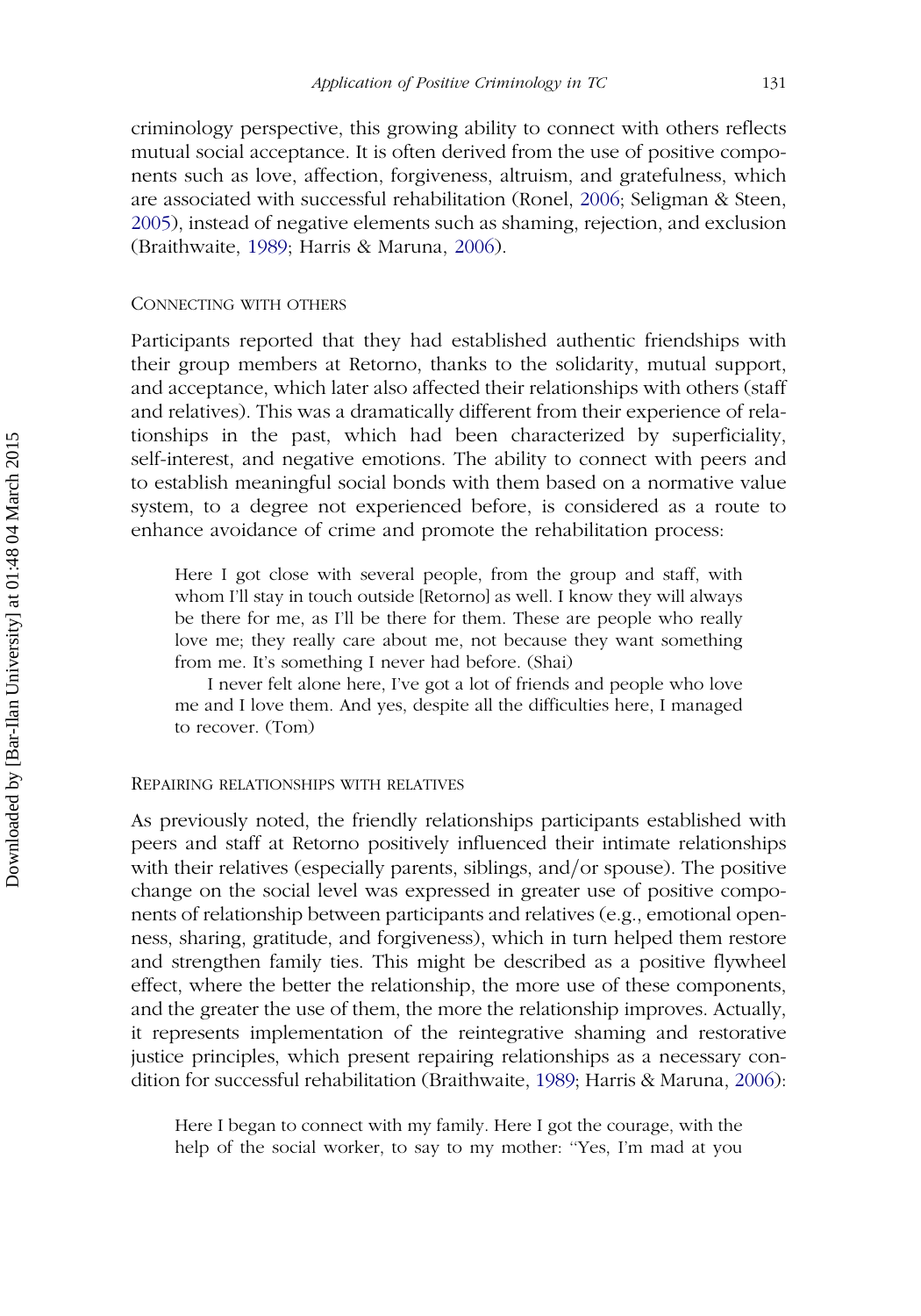about things I went through in life, and yes, Mom, I need your love.'' (Avner)

Today there is more love in my life, more love with my wife and children. Everything is getting better and pleasant in all respects. (Rafi)

#### Spiritual Integration

Some participants, regardless of their religious background, reported the experience of a kind of a spiritual awakening. They attributed this spiritual transformation to religion and to the 12-step program included in the treatment curriculum at Retorno, which were often perceived as similar in character. The transformation was reflected, according to the participants, in a certain degree of minimizing their former marked self-centeredness and in their development of some spiritual/religion faith. They claimed that the spiritual change assisted their recovery, due to its inherent positive elements, which inspired and empowered them.

#### SPIRITUAL FAITH DEVELOPMENT

Participants praised the new spiritual tools they acquired in Retorno through religion and the 12-step program (e.g., moral values, gratitude, internal boundaries, and modesty), which aroused their spiritual faith. This can be perceived as a further unification of participants—unification with a spiritual entity, whether they call it a ''higher power'' or God:

The 12 steps include values that I was raised on, knew, and implemented, in part, without knowing the program before ... I have spiritual belief, I believe that God, who created me and knows my weaknesses, knows my solution as well. (Abraham)

Religion here is part of my spirituality. Prayer makes me feel good; the good and beautiful words of the prayer inspire me for the entire day. This strengthens me, gives me power, makes me feel good, linking me to good things. (Rafi)

#### DECREASING SELF-CENTEREDNESS

Some participants also indicated that the spiritual-therapeutic elements in the 12-step program and Jewish religious values helped them overcome their self-centeredness and better connect with other people in general. This was in contrast to their past tendency to feel separated from others and to concentrate on themselves and their own self-pity, which in turn deepened their addiction. The change enabled them to establish better, healthier relationships with others, including their relatives:

I learned that I should not be alone, because when I was alone, I concentrated on myself, falling into self-pity, thinking I was the most miserable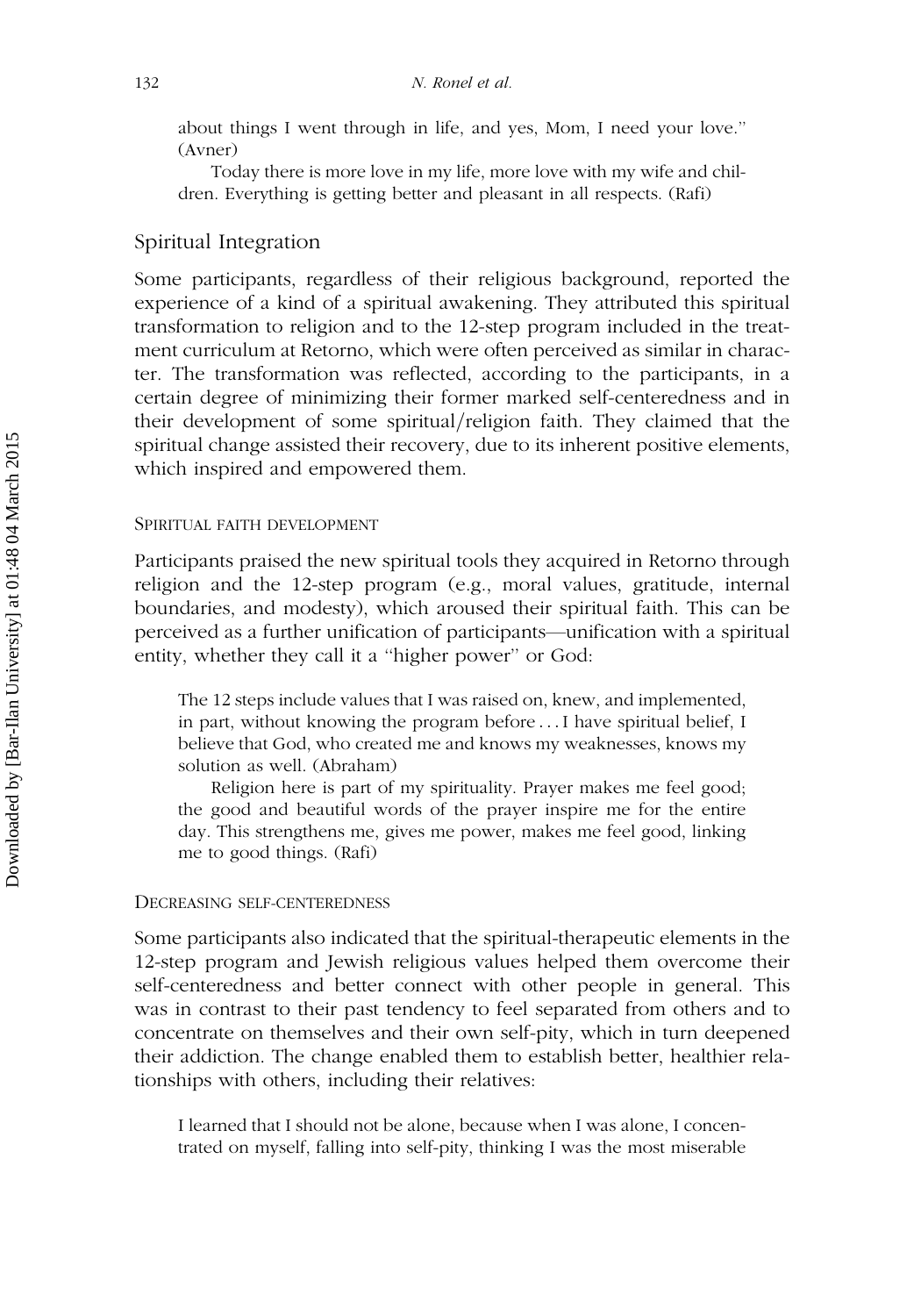in the world and there was no hope, only despair. Friends here have always been with me and encouraged me, so I will not be alone. (Avner)

To me it is a kind of spiritual development—learning to contain others, listening and talking with others, overcoming your self-centeredness. ... It is another kind of spiritual development for me. (Hagai)

#### DIFFICULTY IN CONNECTING WITH OTHERS

Naturally, not all the participants reported similar changes, in terms of quality and/or intensity. This might be explained by their stage in the rehabilitation process, as well as their personal characteristics, family background, and other factors. It also indicates that rehabilitation is an ongoing and ambivalent process that includes progress and regression and requires patience, as positive criminology and other researchers have stressed (Maruna, [2002\)](#page-19-0).

For example, some participants noted that they still had difficulties forming relationships with others, at Retorno and outside the TC as well. For instance, Shon and Abraham, who described themselves as Orthodox Jews, attributed their social difficulties at Retorno to differences in social and religious backgrounds:

I feel a huge gap between us. Many participants came from a lower social background; they didn't even complete elementary school. ... It is difficult for me to communicate with them. (Shon)

I do not have many friends here, but I get along ... I think it's because of my different background. I am more interested in the religious world, and here I hear jokes about things that it's hard for me to hear. ... In most respects we have no common language. (Abraham)

However, later Abraham admitted that he was able to connect to one of his group members at Retorno, and expressed the importance of social integration:

There is one person that I connected with here. ... It's important to have someone to talk with, someone to share things with when you feel hurt. It's very important. (Abraham)

For some participants, especially those who were raised in rigid religious and often malfunctioning families, the theme of developing spiritual faith was not an easy task. It seems that their past negative experiences with spiritual matters still echoed and hindered the process of restoring their trust and faith, which remained ambivalent. For instance, Shai, whose mother died when he was young and whose father physically abused him, and who grew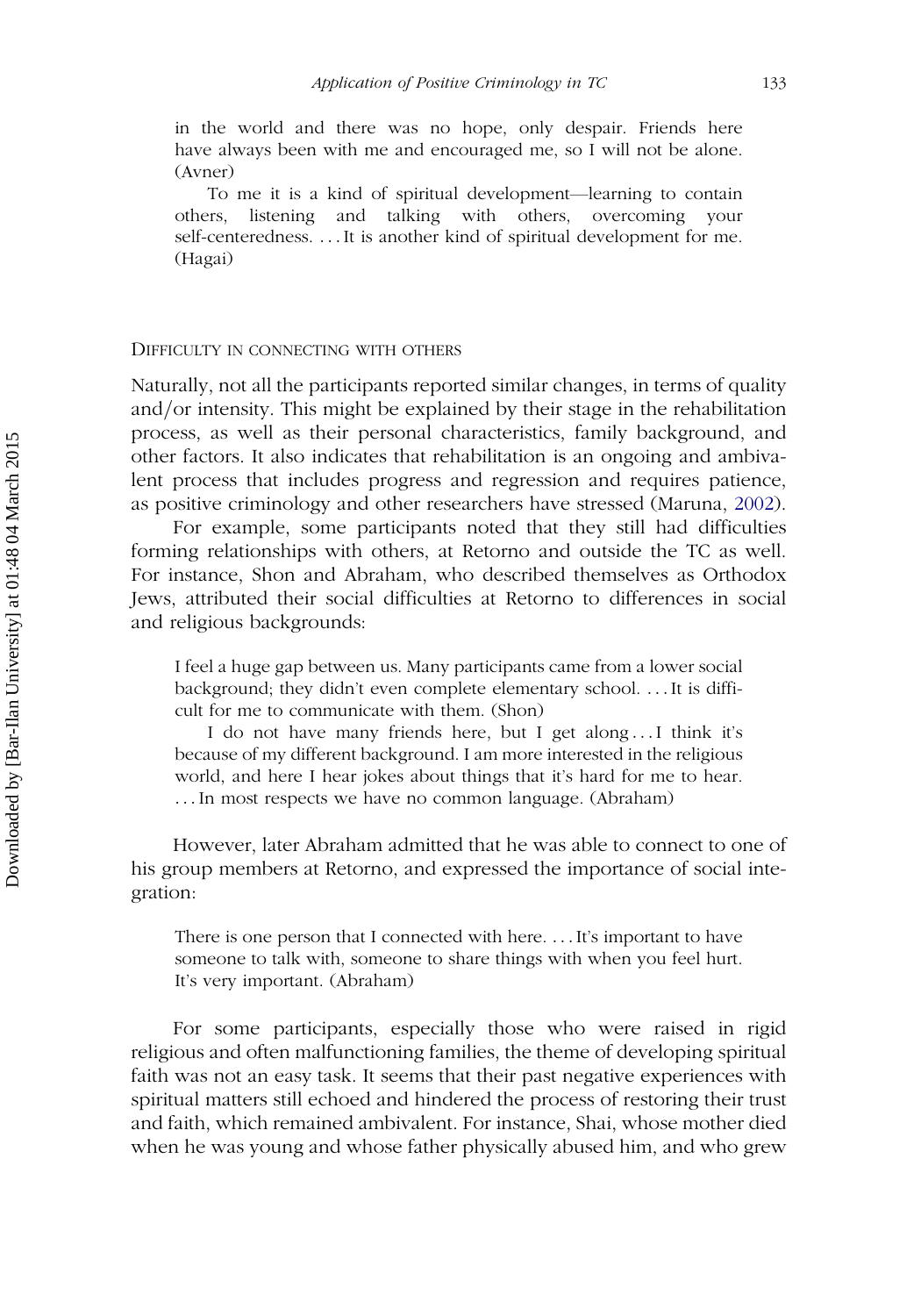up in an Orthodox Jewish home, described his reunion with God and religion as follows:

Today I love religion; today I have a connection with religion. Once I hated God and today I realize this hatred was also some kind of connection. Today it hurts me that I was not close to God, not speaking with God, that I did not feel enough spirituality. (Shai)

#### DISCUSSION

The purpose of the current study was to explore the application of positive criminology principles in the recovery process of addicted residents of Retorno, a Jewish TC. Based on reanalysis of the qualitative data that was extracted from in-depth interviews with adult residents who were about to complete their course of treatment, we defined three major themes that represent a three-dimensional (self, social, and spiritual), genuine integration process that the residents experienced. The most significant theme for our participants was their self-integration. During their active addiction period, they experienced a strong sense of inner chaos and alienation, and lack of a center of consciousness and norms (Timor, [2001\)](#page-21-0), or congruency (Rogers, [1957\)](#page-20-0). Positive criminology aspires to an increase in the sense of integration of self, and the findings also support this approach. The participants described a growing sense of coherence, an experience of well-being, and some achievement of emotional maturity.

The integration of self was supported by a parallel process of social integration, where participants experienced a growing connectedness to their recovering peers to create a social bond of recovery (Hirschi, [1969\)](#page-19-0). In addition, the new abilities of an increasingly integrated self helped them improve their relationships with relatives outside Retorno, thereby further increasing their sense of social integration. Positive criminology stresses the experience of social alienation and sense of aloneness as an integral part of criminality and addiction (Ronel, Frid, & Timor, [2013](#page-17-0)). Accordingly, recovery is associated with receiving social support and establishing a social network of recovery (Best, [2012;](#page-17-0) Chen, 2006; White & Kurtz, [2005](#page-21-0)). Moreover, social integration is a two-way process of a growing ability to accept as well as provide support, and to become an integral part of a normative social network, a process that necessitates and simultaneously promotes the ability to reduce one's self-centeredness.

According to the 12-step ideology that was accepted in Retorno (Alcoholics Anonymous, [1976](#page-17-0); Anonymous, [1991](#page-17-0); Humphreys & Kaskutas, [1995;](#page-19-0) Kennedy & Humphreys, [1994](#page-19-0); Narcotics Anonymous, [1988\)](#page-20-0), selfcenteredness is considered a prominent attribute of addiction. It is also considered a basic characteristic of most known behavioral disorders (Ronel, [2000\)](#page-17-0), criminal conduct (Gibbs, [1991](#page-18-0); Ronel, [2013\)](#page-17-0), and emotional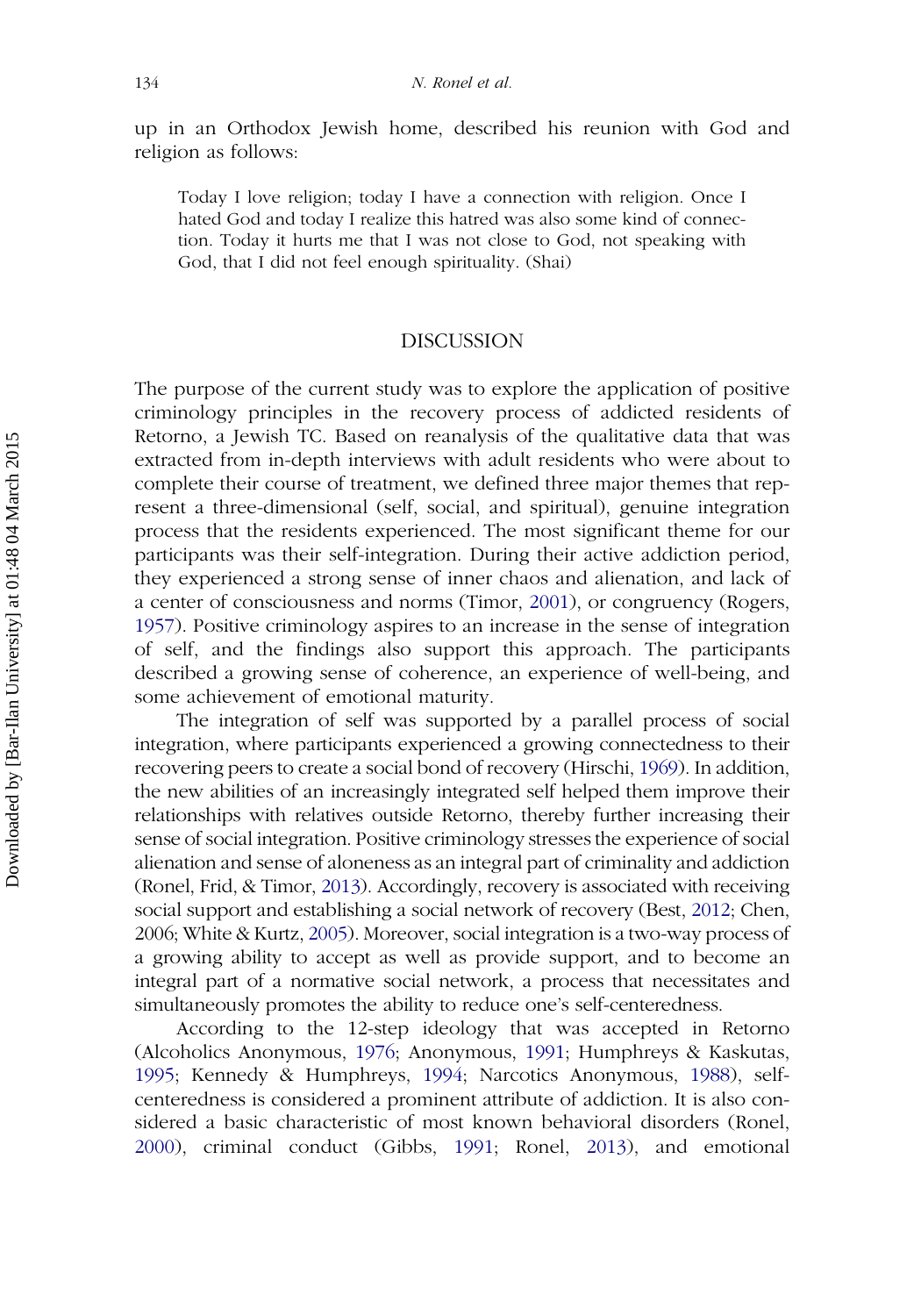disturbances (Elkind, [1967;](#page-18-0) Lukas, [1988](#page-19-0)). Naturally, a growing ability to reduce self-centeredness may correlate with the ability to accept and internalize prosocial messages, including compliance with the rules and boundaries of the TC and, later, of society. The ability to reduce self-centeredness may be associated with a sense of integration in both self and social dimensions. While more self-centered individuals experience greater powerlessness over external or internal demands (Elkind, [1967](#page-18-0); Ronel, [2000](#page-17-0)), a decrease in self-centeredness and in the simultaneous experience of powerlessness is associated with an increase in a sense of self-integration, as the participants well described. In time, this may also support a process of spiritual integration, where the individual integrates with a spiritual meaning and power greater than oneself and spiritual values gradually replace the former norms of addiction and criminality.

Adams and Bezner ([2000\)](#page-17-0) argued that spirituality reflects connection to oneself, the environment, and a higher power. Several studies have indicated that spirituality plays a crucial role in increasing sense of coherence and meaning in life, and in reducing the intensity of negative emotions among addicts (Carroll, [1993](#page-18-0); Chen, 2006). Retorno emphasizes the spiritual aspect of recovery, and some participants, regardless of their former religious background, described a sense of spiritual awakening in correspondence with a decrease in their former self-centeredness. Research has suggested that such change creates a new existential experience and opens up new human opportunities with strong clinical potential for clients (Ruthven, [1992](#page-20-0)).

Positive criminology, through positive experiences that include sense of belonging, accepting, and satisfaction of basic needs, targets self-centeredness as a domain of rehabilitation and recovery (Ronel, [2013\)](#page-17-0), and the current findings support this assertion. In essence, positive criminology argues that positive experiences have a healing effect and their influence is strong and meaningful (Elisha, Idisis, & Ronel, [2013](#page-18-0)). Moreover, by enhancing positive experiences, one can help reduce the negative emotions that individuals experience and, subse-quently, their negative behaviors and attitudes (Gredecki & Turner, [2009](#page-18-0); Wylie & Griffin, [2012](#page-21-0)). Furthermore, positive experiences may transform the negative self-narrative into a positive, or at least a normative one (Maruna, [1997](#page-19-0), [2004\)](#page-19-0). Thus, narrative theorists have argued that identity formation is a long process in which individuals continuously restructure in light of new and positive experiences (McAdams, [1985\)](#page-20-0). A positive change in narrative identity can enable individuals to reorganize their past information into new insights and a different perspective and is a key to the recovery process (Biernacki, [1986](#page-18-0)). Nevertheless, the described process is not linear, and the participants described personal difficulties during their struggles for recovery. The integration described was a result of growing through those difficulties.

As described earlier, the holistic approach of TCs, similar to the holistic perspective of positive criminology, helps meet the different challenges of addictions and offers clients a medium for transformation by positive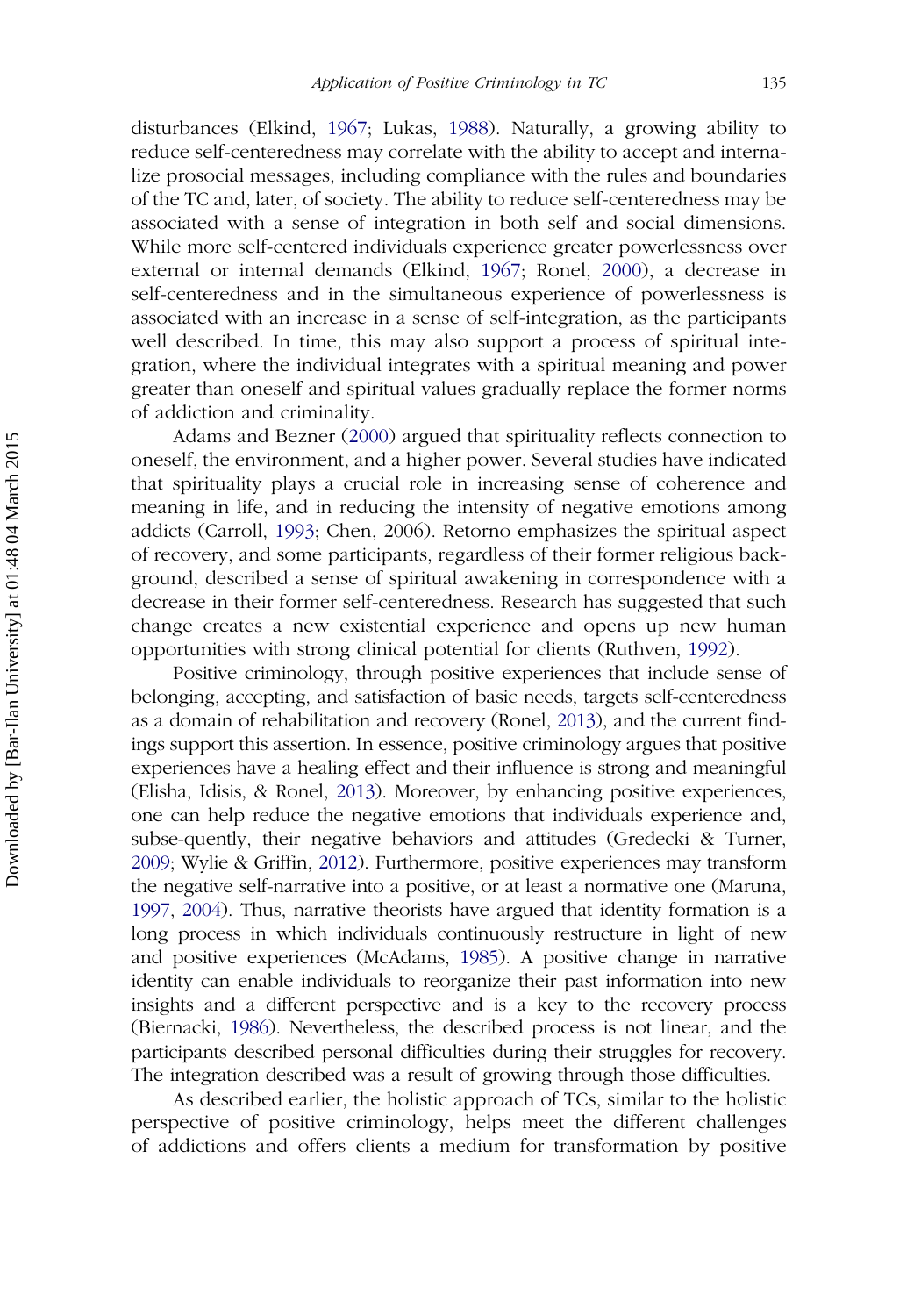experiences that produce growing integration in three dimensions (McDonald & Leukefeld, [2005](#page-20-0)). De Leon [\(2010](#page-18-0)) described the qualities of the TC as a recovery agent. The significance of the current study is the identification of a broader attribute of the TC—it may serve as a positive criminology agent of integration. Although this was an exploratory study and requires further validation, the findings do present a possible direction for development of the TC model to consciously include positive criminology as a leading perspective in planning and to apply components that represent positive criminology. As the current study revealed, this is already carried out to some extent, but without conscious intention.

Recovery is an important aspect of positive criminology; however, additional processes, such as restorative justice of clients with their relatives or with victims of their past abusive behavior, can be incorporated into the TC model as well (Ronel & Segev, [2013\)](#page-18-0). Restorative justice reflects positive criminology by emphasizing the social inclusion of offenders and victims, and bringing the offender, victim, and community together (Gray, [2005](#page-18-0)). Our results showed some hints of this direction, but further development is required. Another aspect of positive criminology is forgiveness (Hart & Shapiro, [2002](#page-19-0)), which our participants connected to their struggle for integration. Still another aspect is spiritual transformation and integration, and the current results indicate its significance for recovering clients, regardless of the spiritual school itself, be it 12-steps, Jewish, or others (Himelstein, [2011;](#page-19-0) Kass & Lenox, [2005](#page-19-0); Ronel, Frid, & Timor, [2013](#page-17-0)).

To sum up, the current results indicate the positive impact on the recovery of clients when broadening the scope of the TC by including several aspects that share the perspective of positive criminology. Concurrently, the broadening process of TC can take another route, that is, reaching out to a wider population in need. Like other TCs, Retorno opens its gate to clients with a criminal background, sometimes as an alternative to the criminal justice procedure (Ronel, Chen, Timor, & Elisha, [2011\)](#page-17-0). Ronel & Inbar (2013) described a single-case follow-up study of a recovering juvenile addicted offender who underwent an intensive two-year recovery program at another TC in Israel. Ten years later he maintained the recovery, was well-integrated into normative society, worked with at-risk youth, and still abused illegal (albeit soft) drugs. Therefore, his recovery can be considered as partial, requiring further progress. In this study, the TC positive criminology model proved itself to be better for those who had engaged in criminal behavior than substance abusers. It might be that the TC model, when properly adapted based on positive criminology principles (Ronel & Segev, [2013\)](#page-18-0), could serve wider populations that exhibit different scopes of social and individual disorders. This conclusion, although promising, still requires the support of future study.

The current study had inevitable limitations. First, we reanalyzed data of a previous, broader study (Ronel, Chen, Timor, & Elisha, [2011\)](#page-17-0), and focused on ''success cases'' of those clients who were about to complete their course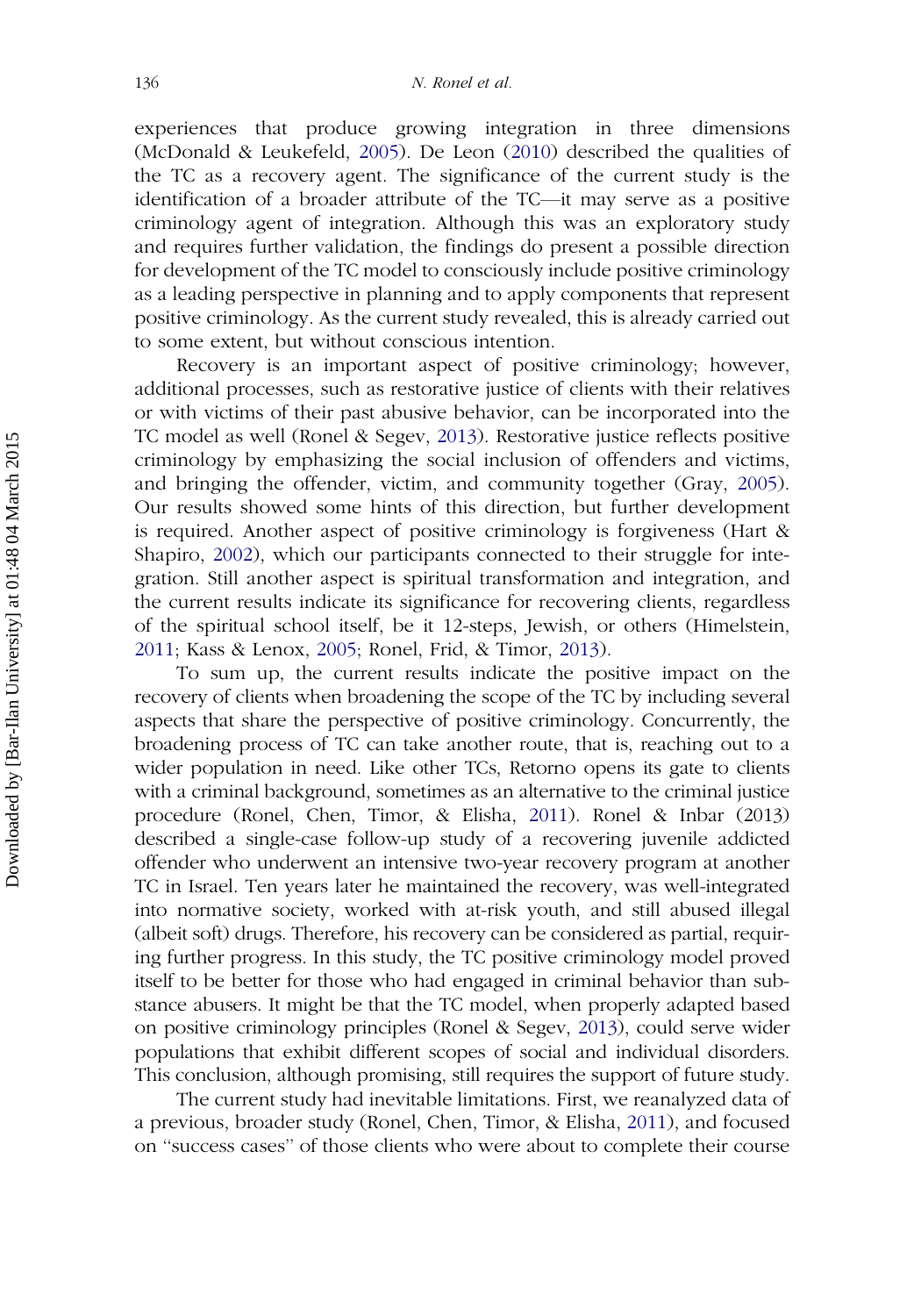<span id="page-17-0"></span>of treatment. Nevertheless, the findings did explore an existing possibility. Second, we have not yet collected data concerning outcomes after successful program completion, which might be a source for future study. Third, based on its methodology, the ability to generalize from the findings is limited. The reader will need to exercise caution when deciding about generalization of the findings and conclusions.

In conclusion, these research findings contribute to the desistance literature in criminology that calls for strong and meaningful relationships throughout the process of recovery (Kazemian & Maruna, [2010](#page-19-0); Maruna & LeBel, [2010;](#page-20-0) McNeill, [2006](#page-20-0)), while demonstrating their importance in early desistance in order to initiate a self-narrative change (King, [2013\)](#page-19-0). In addition, the findings support the arguments of researchers and clinicians for incorporating positive elements in therapy to increase its efficiency (e.g., Moulden & Marshall, [2005;](#page-20-0) Wormith et al., [2007](#page-21-0)). The findings describe a process of recovery with a growing ability to decrease self-centeredness. This growing ability supports and is simultaneously enhanced by a three-dimensional experience of integration. Positive experiences enable such a process if they emphasize the necessity and direction of recovery. A TC framework that follows a holistic approach (McDonald & Leukefeld, [2005](#page-20-0)) and also includes a spiritual orientation may provide a positive criminology platform for personal change in this process of recovery. The primary therapeutic agent in a TC is the community itself (De Leon, [2000](#page-18-0), [2010\)](#page-18-0). Along with this therapeutic method, a TC could be organized according to positive criminology principles, including positive experiences, and thus provide its residents with a holistic process of recovery. Retorno is an example of such a TC. Future research might explore the role of other models of the TC method in presenting a positive criminology perspective, as well as exploring other components of this perspective and their relative contribution to the recovery process.

#### REFERENCES

- Adams, T. B., & Bezner, J. R. (2000). Conceptualization and measurement of the spiritual and psychological dimensions of wellness in a college population. Journal of American College Health, 48, 165–170.
- Ai, A. L., & Park, C. L. (2005). Possibilities of the positive following violence and trauma: Informing the coming decade of research. Journal of International Violence, 20, 242–250.
- Alcoholics Anonymous. (1976). Alcoholics Anonymous. New York, NY: AA World Service Office.
- Anonymous. (1991). A program for you. Center City, MN: Hazelden.
- Antovovsky, A. (1979). Understanding the mystery of health: How people manage stress and stay well. San Francisco, CA: Jossey-Bass.
- Best, D. (2010). Mapping routes to recovery: The role of recovery groups and communities. In R. Yates & M. S. Malloch (Eds.), *Tackling addiction: Pathways to* recovery (pp. 32–43). London, England: Jessica Kingsley Publishers.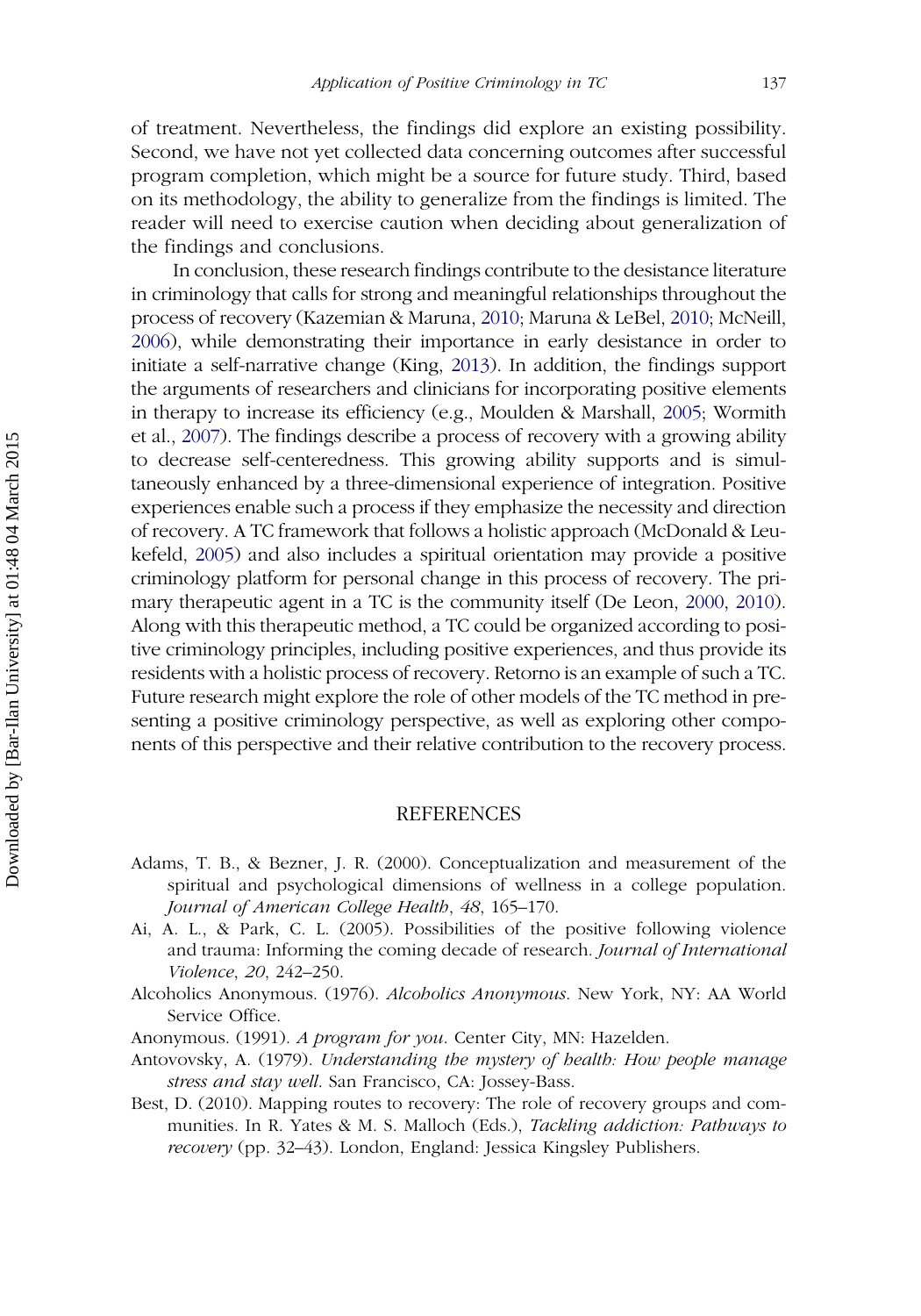- <span id="page-18-0"></span>Best, D. (2012). Addiction recovery: A movement for social change and personal growth in the UK. Brighton, England: Pavilion Publishing.
- Biernacki, P. (1986). Pathways from heroin addiction: Recovery without treatment. Philadelphia, PA: Temple University Press.
- Braithwaite, J. (1989). Crime, shame and reintegration. Cambridge, MA: Cambridge University Press.
- Carroll, S. (1993). Spirituality and purpose in life in alcoholism recovery. *Journal of* Studies on Alcohol, 54, 297–301.
- Chen, G. (2006). Social support, spiritual program, and drug addiction. International Journal of Offender Therapy and Comparative Criminology, 50, 306–323.
- Condelli, W. S., & Hubbard, R. L. (1994). Relationship between time spent in treatment and client outcomes from therapeutic communities. Journal of Substance Abuse Treatment, 11, 25–33.
- Creswell, J., Hanson, W., Clark Plano, V., & Morales, A. (2007). Qualitative research designs: Selection and implementation. The Counseling Psychologist, 35(2), 236–264.
- De Leon, G. (1995). Therapeutic communities for addiction: A theoretical framework. The International Journal of the Addiction, 30, 1603–1645.
- De Leon, G. (2000). The therapeutic community: Theory, model and method. New York, NY: Springer.
- De Leon, G. (2010). The therapeutic community: A recovery-oriented treatment pathways and the emergence of a recovery-oriented integrated system. In R. Yates & M. S. Malloch (Eds.), Tackling addiction: Pathways to recovery (pp. 70–83). London, England: Jessica Kingsley Publishers.
- De Leon, G., Melnick, G., Cao, Y., & Wexler, H. K. (2006). Recovery-oriented perceptions as predictors of reincarceration. Journal of Substance Abuse, 31(1), 87–94.
- Edelen, M. O., Tucker, J. S., Wenzel, S. L., Paddock, S. M., Ebener, P. A., Dahl, J., & Mandell, W. (2007). Treatment process in the therapeutic community: Associations with retention and outcomes among adolescent residential clients. Journal of Substance Abuse Treatment, 32, 415–421.
- Elisha, E., Idisis, Y., & Ronel, N. (2011). Positive criminology and imprisoned sex offenders: Demonstration of a way out from a criminal spin through acceptance relationships. Journal of Sexual Aggression, online. doi:10.1080/13552600. 2011.638145
- Elkind, D. (1967). Egocentrism in adolescence. Child Development, 38, 1025–1034.

Erikson, H. E. (1963). Childhood and society. New York, NY: Norton.

- Gable, S. L., & Haidt, J. (2005). What (and why) is positive psychology? Review of General Psychology, 9(2), 103–110.
- Gibbs, J. C. (1991). Sociomoral developmental delay and cognitive distortion: Implications for the treatment of antisocial youth. In W. M. Kurtines & J. L. Gewirtz (Eds.), Handbook of moral behavior and development, Vol. 3: Application (pp. 95–110). Hillsdale, NJ: Earlbaum.
- Gowan, T., & Whetstone, S. (2012). Making the criminal addict: Subjectivity and social control in a strong-arm rehab. Punishment & Society, 14(1), 69-93.
- Gray, P. (2005). The politics of risk and young offenders' experiences of social exclusion and restorative justice. British Journal of Criminology, 45, 938-957.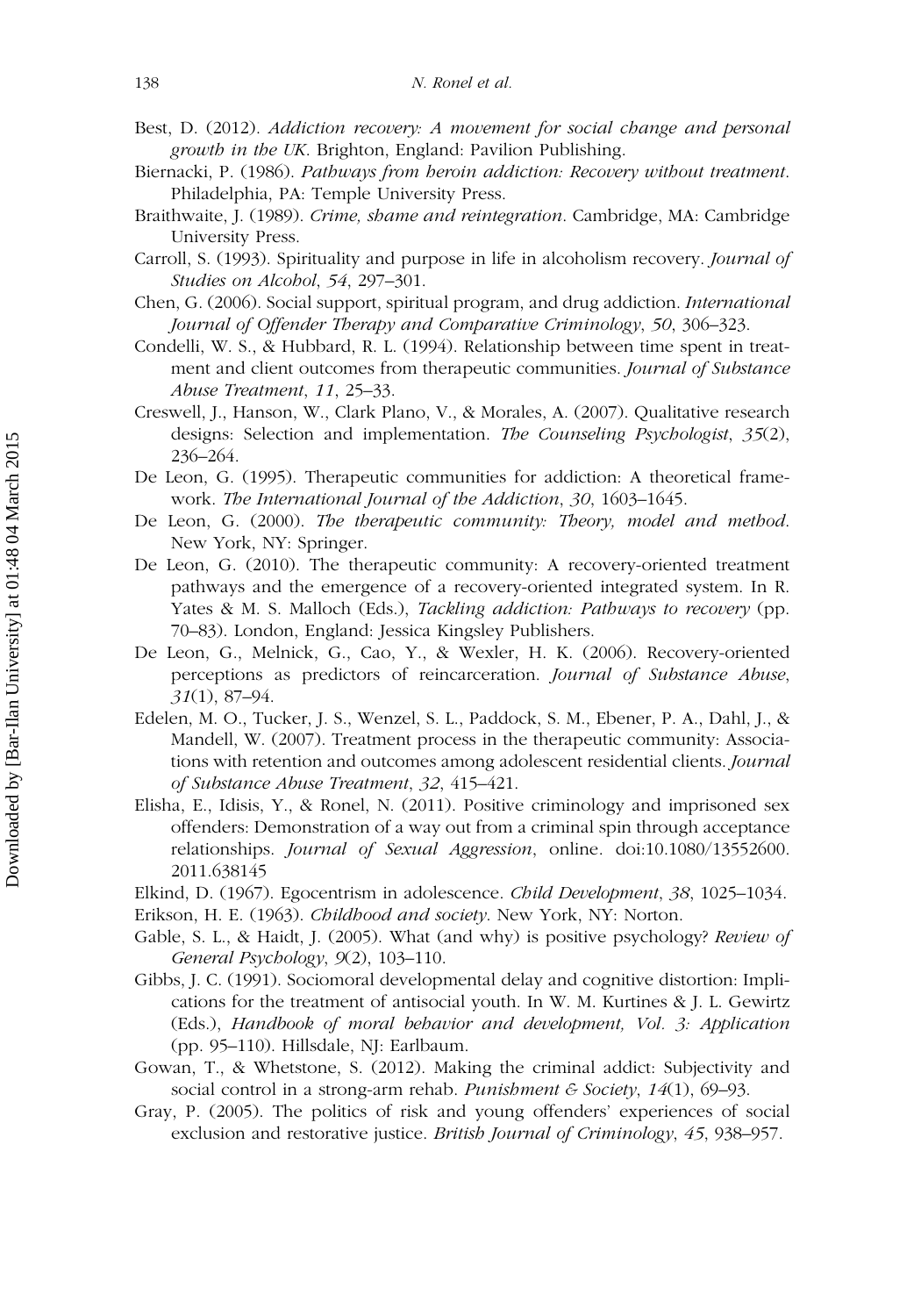- <span id="page-19-0"></span>Gredecki, N., & Turner, P. (2009). Positive psychology and forensic clients: Applications to relapse prevention in offending behaviour interventions. British Journal of Forensic Practice, 11(4), 50–59.
- Harris, N., & Maruna, S. (2006). Shame, shaming and restorative justice: A critical appraisal. In D. Sullivan & L. Tifft (Eds.), Handbook of restorative justice (pp. 452–462). New York, NY: Routledge.
- Hart, K. E., & Shapiro, D. A. (2002, August). Secular and spiritual forgiveness interventions for recovering alcoholics harboring grudges. Paper presented at the Convention of the American Psychological Association, Chicago, IL.
- Himelstein, S. (2011). Meditation research: The state of the art in correctional settings. International Journal of Offender Therapy and Comparative Criminology, 55(4), 646–661.
- Hirschi, T. (1969). The causes of delinquency. Berkeley, CA: University of California Press.
- Humphreys, K., & Kaskutas, L. A. (1995). World views of Alcoholics Anonymous, Women for Sobriety, and Adult Children of Alcoholics/Al Anon mutual help groups. Addiction Research, 3(3), 231–243.
- Husserl, E. (1952). Selected papers. Jerusalem: Magnes (Hebrew edition).
- Kass, J. D., & Lenox, S. (2005). Emerging models of spiritual development: A foundation for mature, moral, and health-promoting behavior. In W. R. Miller & H. D. Delaney (Eds.), *Judeo-Christian perspectives on psychology* (pp. 185–204). Washington, DC: APA.
- Kazemian, L., & Maruna, S. (2010). Desistance from crime. In M. D. Krohn, A. J. Lizotte & G. P. Hall (Eds.), *Handbook on crime and deviance* (pp.  $277-295$ ). New York, NY: Springer Science/Business Media.
- Kennedy, M., & Humphreys, K. (1994). Understanding worldview transformation in members of mutual help groups. In F. Lavoie, T. Borkman & B. Gidron (Eds.), Self-help and mutual aid groups: International and multicultural perspectives (pp. 181–198). New York, NY: The Haworth Press.
- King, S. (2013). Early desistance narratives: A qualitative analysis of probationers' transitions towards desistance. *Punishment* & Society, 15(2), 147–165.
- Kobasa, S. C. (1982). The hardy personality: Toward a social psychology of stress and health. In J. Suls & G. Sanders (Eds.), Social psychology of health and illness (pp. 3–33). Hillsdale, NJ: Lawrence Erlbaum.
- Kockelmans, J. J. (1987). Husserl's original view on phenomenological psychology. In J. J. Kockelmans (Ed.), Phenomenological psychology (pp. 3–29). Dordrecht, Netherlands: Martinus Nijhoff.
- Laufer, A., & Solomon, Z. (2006). Posttraumatic symptoms and posttraumatic growth among Israeli youth exposed to terror incidents. Journal of social and Clinical Psychology, 25, 429–447.
- Lukas, E. (1988). Meaningful living. (Hebrew ed.): Tel Aviv, Israel: Dvir.
- Maruna, S. (1997, July). Desistance and development: The psychosocial process of "going straight." Paper presented at the British Criminology Conference, Queens University, Belfast.
- Maruna, S. (2002). Making good: How ex-convicts reform and rebuild their lives. Theoretical Criminology, 6, 227–234.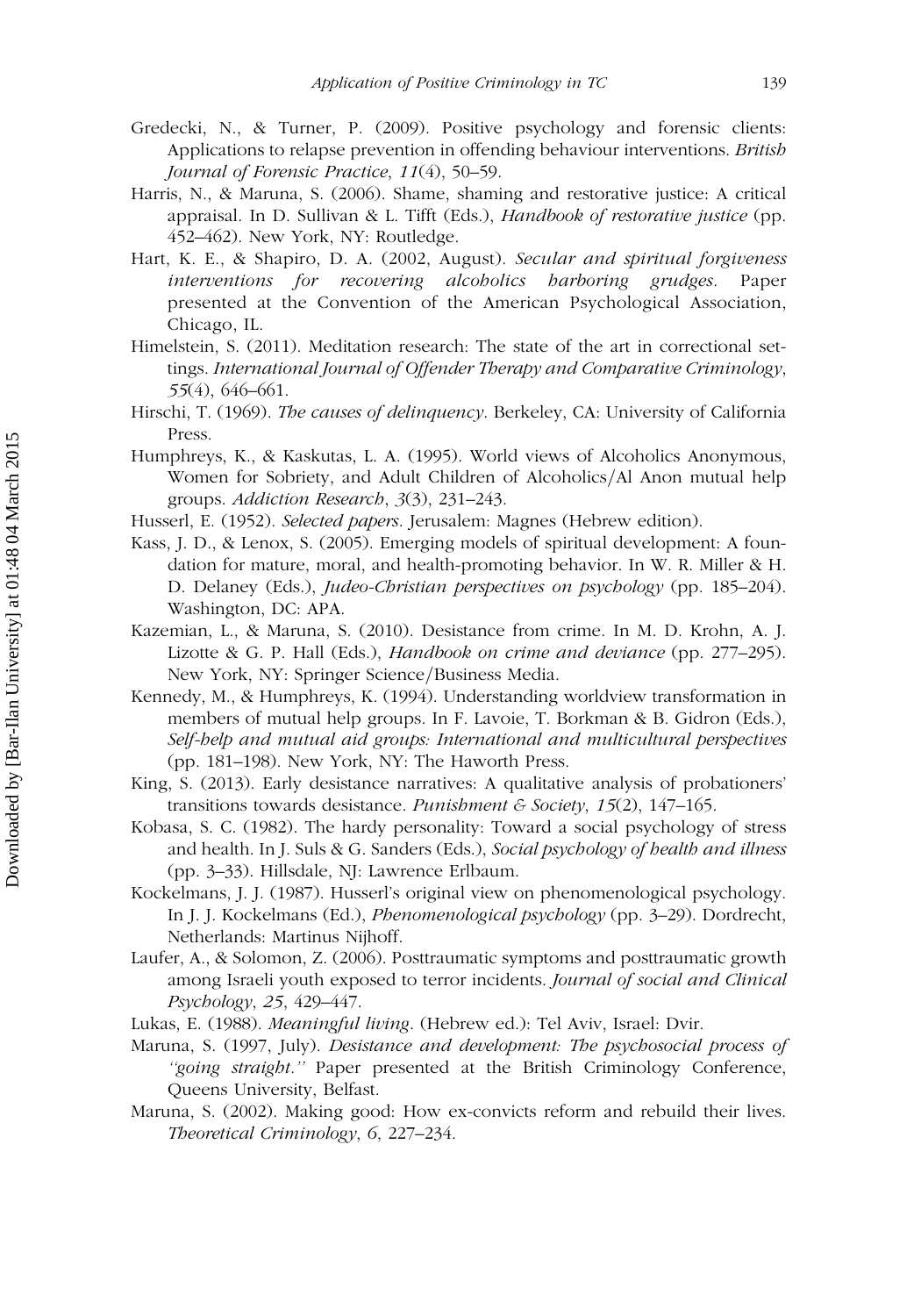- <span id="page-20-0"></span>Maruna, S. (2004). Desistance from crime and explanatory style: A new direction in the psychology of reform. Journal of Contemporary Criminal Justice, 20(2), 184–200.
- Maruna, S., & LeBel, T. (2010). The desistance paradigm in correctional practice: From programs to lives. In F. McNeill, P. Raynor & C. Trotter (Eds.), Offender supervision: New directions in theory, research and practice (pp. 65–89). Cullompton, England: Willan.
- McAdams, D. P. (1985). Power, intimacy and the life story: Personological inquiries into identity. New York, NY: The Guilford Press.
- McDonald, M. S., & Leukefeld, C. G. (2005). Incarcerated clients' perceptions of therapeutic change in substance abuse treatment: A 4-year case study. International Journal of Offender Therapy and Comparative Criminology, 49, 574–589.
- McNeill, F. (2006). A desistance paradigm for offender management. Criminology  $\epsilon$ Criminal Justice,  $6(1)$ , 39–62.
- Melnick, G., & De Leon, G. (1999). Clarifying the nature of therapeutic community treatment. The Survey of Essential Elements Questionnaire (SEEQ). Journal of Substance Abuse Treatment, 16(4), 307–313.
- Morral, A. R., McCaffrey, D. F., & Ridgeway, G. (2004). Effectiveness of community-based treatment for substance-abusing adolescents: 12-month outcomes of youths entering Phoenix Academy or alternative probation dispositions. Psychology of Addictive Behaviors, 18, 257–268.
- Moulden, H. M., & Marshall, W. L. (2005). Hope in the treatment of sexual offenders: The potential application of hope theory. Psychology, Crime & Low, 11(3), 329–342.
- Moustakas, C. (1994). Phenomenological research methods. Thousand Oaks, CA: Sage.
- Narcotics Anonymous. (1988). Narcotics Anonymous. Van Nuys, CA: NA World Service Office.
- Nemes, S., Wish, E. D., & Messina, N. (1999). Comparing the impact of standard and abbreviated treatment in a therapeutic community: Findings from the District of Columbia treatment initiative experiment. Journal of Substance Abuse Treatment, 17(4), 339–347.
- Openhaim, M., & Timor, U. (2005). Imprisonment, education and self-image: The influence of studying in prison learning centers on convicts' self-image. Mifgash: Social Educational Work, 22, 57–73 (in Hebrew).
- Patton, M. Q. (1990). *Qualitative evaluation and research methods*. Thousand Oaks, CA: Sage.
- Polkinghorne, D. E. (1989). Phenomenological research methods. In R. S. Valle & S. Halling (Eds.), Existential-phenomenological perspectives in psychology (pp. 41–60). New York, NY: Plenum.
- Quinney, R. (1991). The way of peace: On crime, suffering, and service. In H. E. Pepinsky & R. Quinney (Eds.), Criminology as peacemaking (pp. 3–13). Bloomington, IN: Indiana University Press.
- Rogers, C. (1957). The necessary and sufficient conditions of therapeutic personality change. Journal of Consulting Psychology, 21, 95–103.
- Ruthven, A. J. (1992). A person-centered/humanistic approach to intervention. In R. C. D'Amato & B. A. Rothlisberg (Eds.), Psychological perspectives on humanintervention (pp. 95–111). New York, NY: Longman.